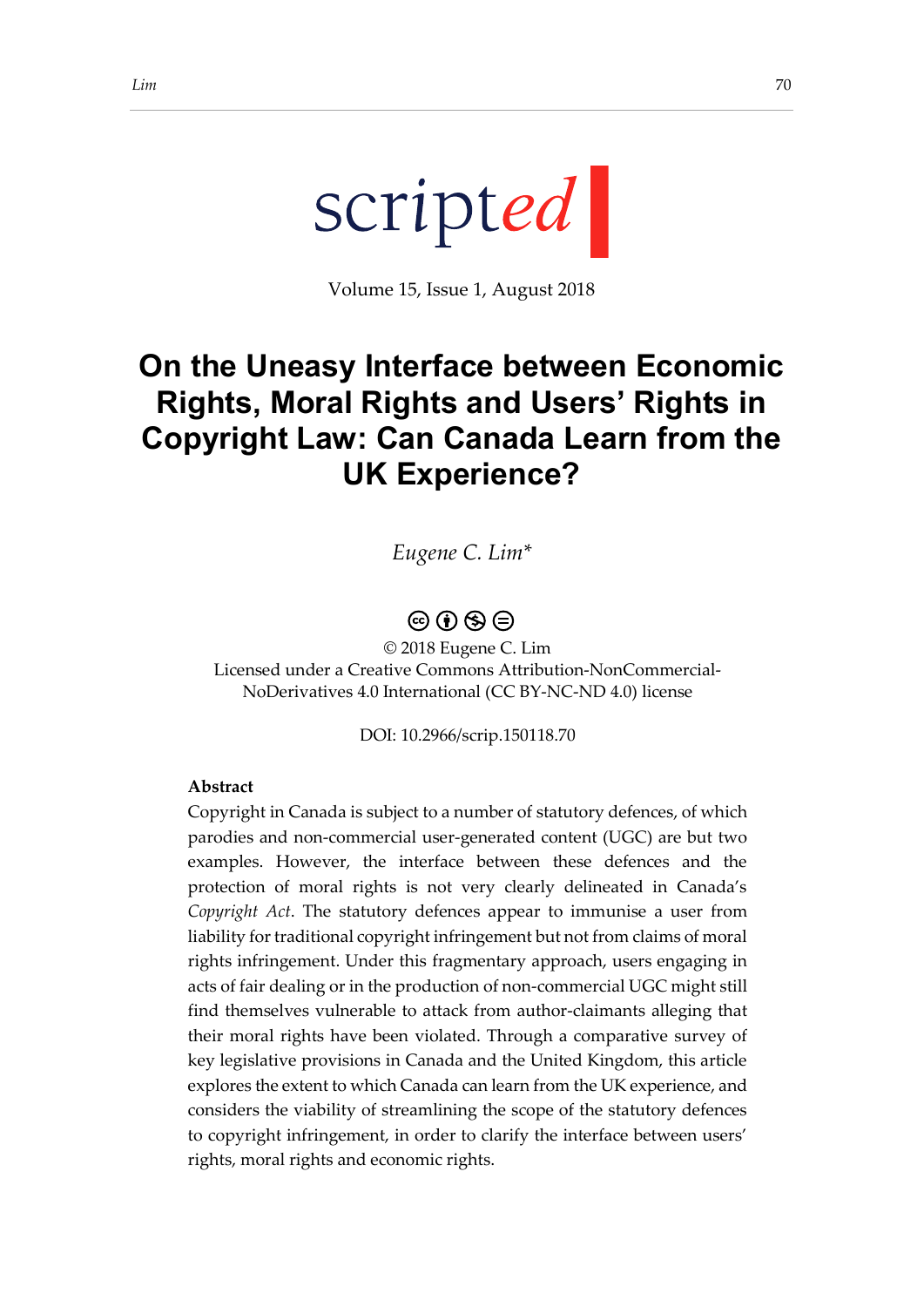#### **Keywords**

copyright; moral rights; users' rights; statutory defences; fair dealing; interface

\* Faculty Member, School of Law, City University of Hong Kong, eugenlim@cityu.edu.hk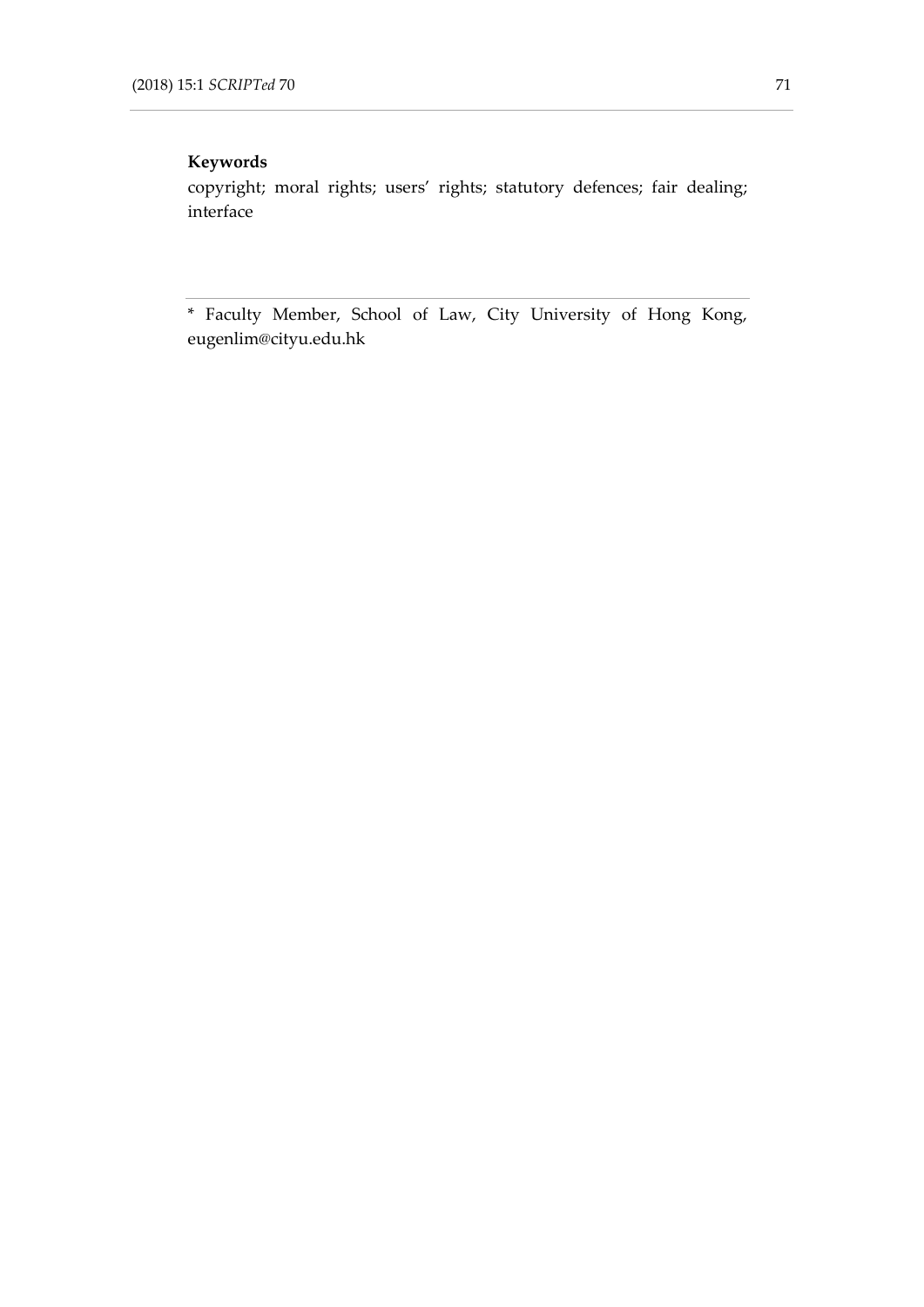#### **1 Introduction**

If I have seen further, it is by standing on the shoulders of giants.

– Isaac Newton

Creative expression can perhaps be considered one of the hallmarks of an advanced civilisation. Newton's quotation serves as a fitting reminder that all artists, authors and inventors, however gifted, owe their wondrous accomplishments to the body of knowledge and intellectual achievement that has been built up over time. Art is therefore never static, but is a symbol of the constant re-construction, renewal, and re-interpretation of ideas. In this regard, all artists are "borrowers" in the sense that they take from the work of their predecessors and transform, translate and re-articulate its form and content, clothing each old idea with a new sheen of ingenuity and imagination.<sup>1</sup> The process of creating new content is therefore inextricably bound up with the act of using extant material, such that authors are also users of *other* authors' ideas and expressions.

Yet, the intertwined nature of authorship and use can generate issues of some complexity for copyright in contemporary society. Questions of infringement can arise if the use by an author of an earlier work amounts to a qualitatively significant portion of the original. Though they seek to transform the underlying works into "new" products with creative or humorous elements, authors of parodies and user-generated content often need to "borrow" material

<sup>&</sup>lt;sup>1</sup> Under this broad interpretation of the term "user", all creators can be considered to have exploited, purchased or utilised existing technologies at some point in the production of their "new" works. The act of drawing upon older works for inspiration is not a new phenomenon, but rather a historical practice that continues to animate the creative ethic of producing intellectual work. See Greg Lastowka, "User-Generated Content and Virtual Worlds" (2008) 10 *Vanderbilt Journal of Entertainment and Technology Law* 893-917, p. 897.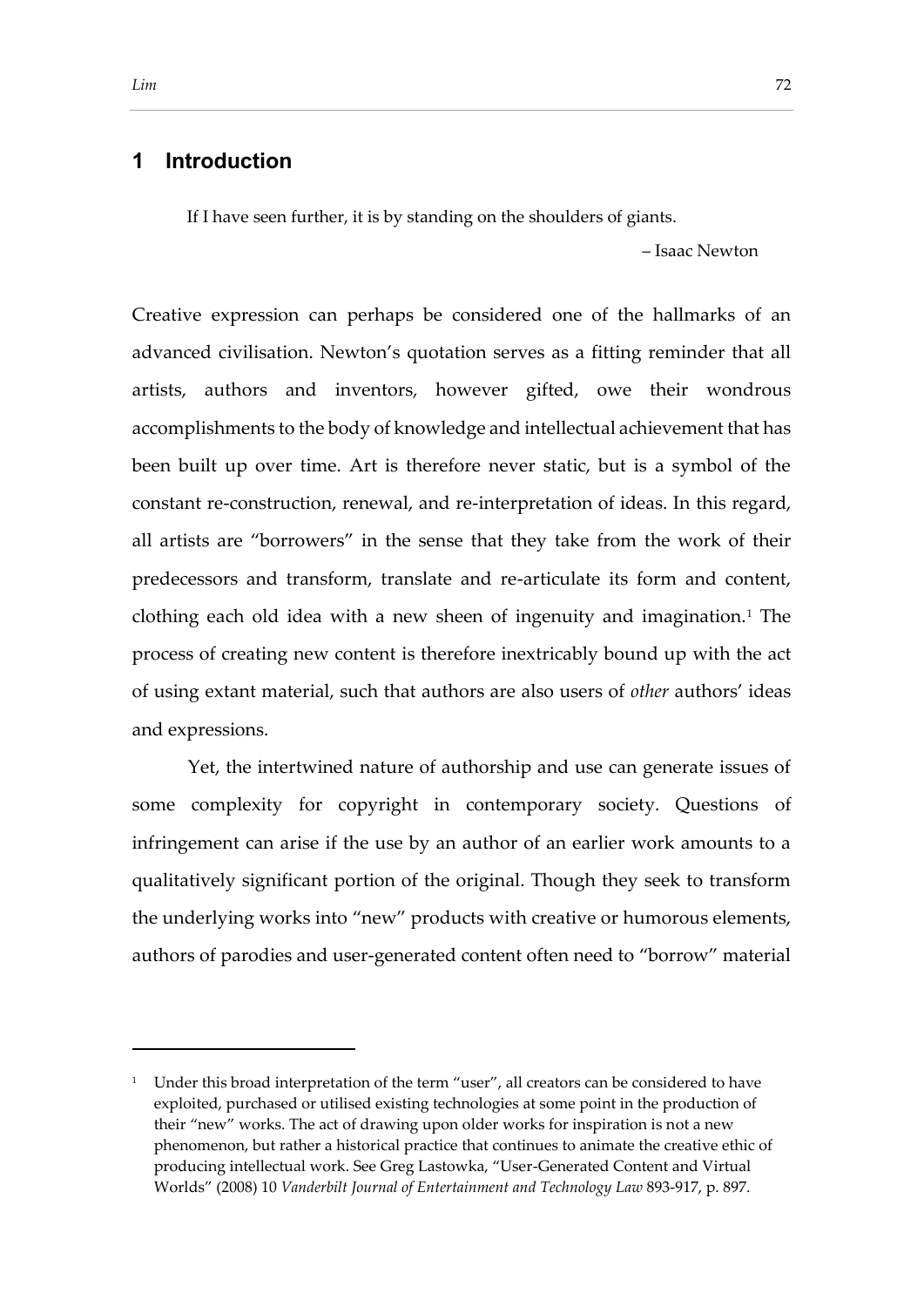from other sources in order to perform their intended functions. From Duchamp's moustachioed version of the Mona Lisa in the year 1919 to the colourisation of "The Asphalt Jungle"<sup>2</sup> and the reinterpretation of the "Gangnam Style" dance routine by amateur dance groups, significant traces of the original works remain – traces which, if absent, would likely obliterate any connection with the derived compositions, thereby defeating their very purpose. A successful parody therefore owes its success to a recognised connection with the parodied work,<sup>3</sup> while managing to distinguish itself sufficiently from the author's original.<sup>4</sup> Interestingly, in spite of this connection, copyright holders are unlikely to voluntarily grant licences to parodists to allow them to engage in use which essentially subjects their work to ridicule or satire.<sup>5</sup> Quite ironically, parodists themselves are unlikely to seek permission for their satirical activities, either because the copyright owner's "stamp of approval" might not be forthcoming, or because such approval might eviscerate the quality of irreverence that gives a parody its impact.<sup>6</sup> Although protecting freedom of

<sup>2</sup> It is nevertheless open to some debate as to whether the colourisation of a film constitutes a derivative work involving the exercise of creative choice.

<sup>&</sup>lt;sup>3</sup> The connection that a parody has with the parodied work is sometimes referred to as the "conjure up" test, which allows an observer to relate the parody to the original whilst distinguishing one work from the other. In this respect, a successful parody must be "evocative" of the underlying work from which it has been derived in order to fulfill its intended purpose. See Geri J. Yonover, "The Precarious Balance: Moral Rights, Parody, and Fair Use" (1996) 14 *Cardozo Arts & Entertainment Law Journal* 79-126, pp. 105-106.

<sup>4</sup> See Sam Ricketson & Jane Ginsburg, *International Copyright and Neighbouring Rights: The Berne Convention and Beyond*, 2nd ed. (Oxford: OUP, 2006), para. 10.29, who note that the reader or observer of a parody would be perfectly aware that the piece is not the work of the author whose *oeuvre* is being parodied.

<sup>5</sup> *Supra* n. 3, p. 103.

<sup>6</sup> In this regard, it has been observed that a parodist who identifies or is made to identify the author of the work being parodied might in some circumstances be viewed as making an implied admission that the parody has failed. See Robert Burrell & Allison Coleman, *Copyright Expressions: The Digital Impact* (Cambridge: CUP, 2005), p. 61.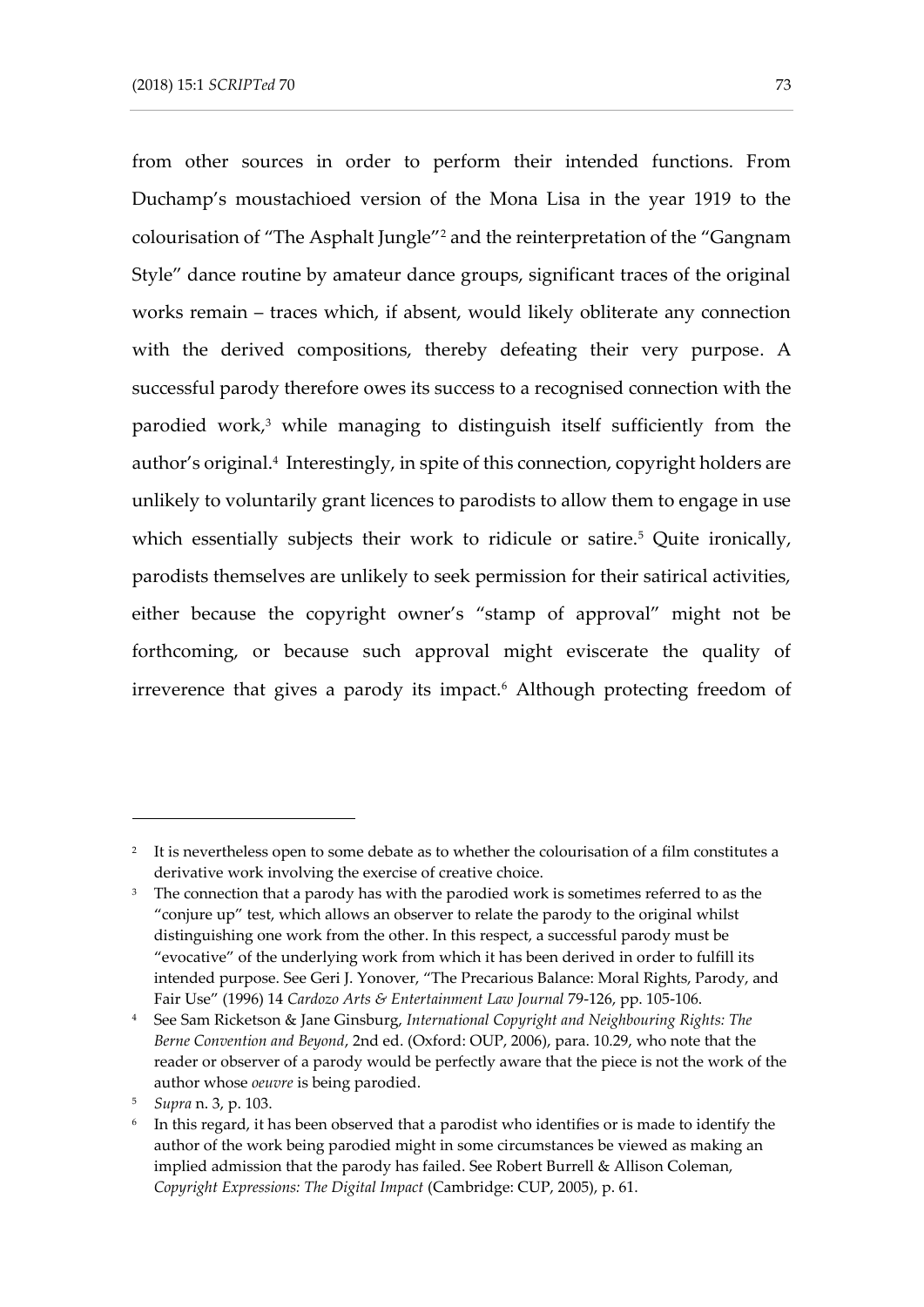expression through "users' rights"<sup>7</sup> is often touted as an important dimension of

copyright law, the artistic freedoms of parodists and users can nevertheless be severely curtailed through the threat of litigation relating to either copyright infringement or to the violation of authors' moral rights.<sup>8</sup>

Not all user-generated content, however, seeks to ridicule or poke fun at other works. Parodies and user-generated content can be situated under the broader umbrella term "derivative works". Derivative works, which may in some cases attract copyright protection in their own right if they are sufficiently original,<sup>9</sup> raise potentially contentious issues in copyright law because of the way in which they modify, transform or adapt other (earlier) works.<sup>10</sup> Derivative works include user-generated content (UGC),<sup>11</sup> which is, in turn, broader in scope than parodies. The term "UGC" encompasses both creative derivations of an original work that are laudatory, such as fan art, as well as critical, parodic, satirical, or humorous reflections of the original, such as outlandish mimicry, mockery or imitations. Clearly some UGC is benign in orientation, though obviously many examples of parodic content would not be generated in good

<sup>7</sup> See *CCH Canadian Ltd. v Law Society of Upper Canada*, [2004] 1 SCR 339 (hereinafter *CCH Canadian)*, para [51], where it was held that "[r]esearch" under section 29's fair dealing provision must be given a "large and liberal interpretation in order to ensure that users' rights are not unduly constrained."

<sup>8</sup> See *supra* n. 3, p. 103.

<sup>9</sup> See for instance *Redwood Music v Chappell*, [1982] RPC 109.

<sup>&</sup>lt;sup>10</sup> See Teresa Scassa, "Acknowledging Copyright's Illegitimate Offspring: User-Generated Content and Canadian Copyright Law" in Michael Geist (ed.), *The Copyright Pentalogy: How the Supreme Court of Canada Shook the Foundations of Canadian Copyright Law* (Ottawa: University of Ottawa Press) 431-453, p. 440, who raises the question of whether a compilation or a mix-tape could be considered a "new work" in which copyright subsists.

<sup>&</sup>lt;sup>11</sup> According to Peter Yu, examples of such content include remixes, mash-ups, cut-ups, spoofs, parodies, satires, caricatures, pastiches and machinimas. See Peter K. Yu, "Can the Canadian UGC Exception Be Transplanted Abroad?" (2014) 26 *Intellectual Property Journal* 175-203, p. 178.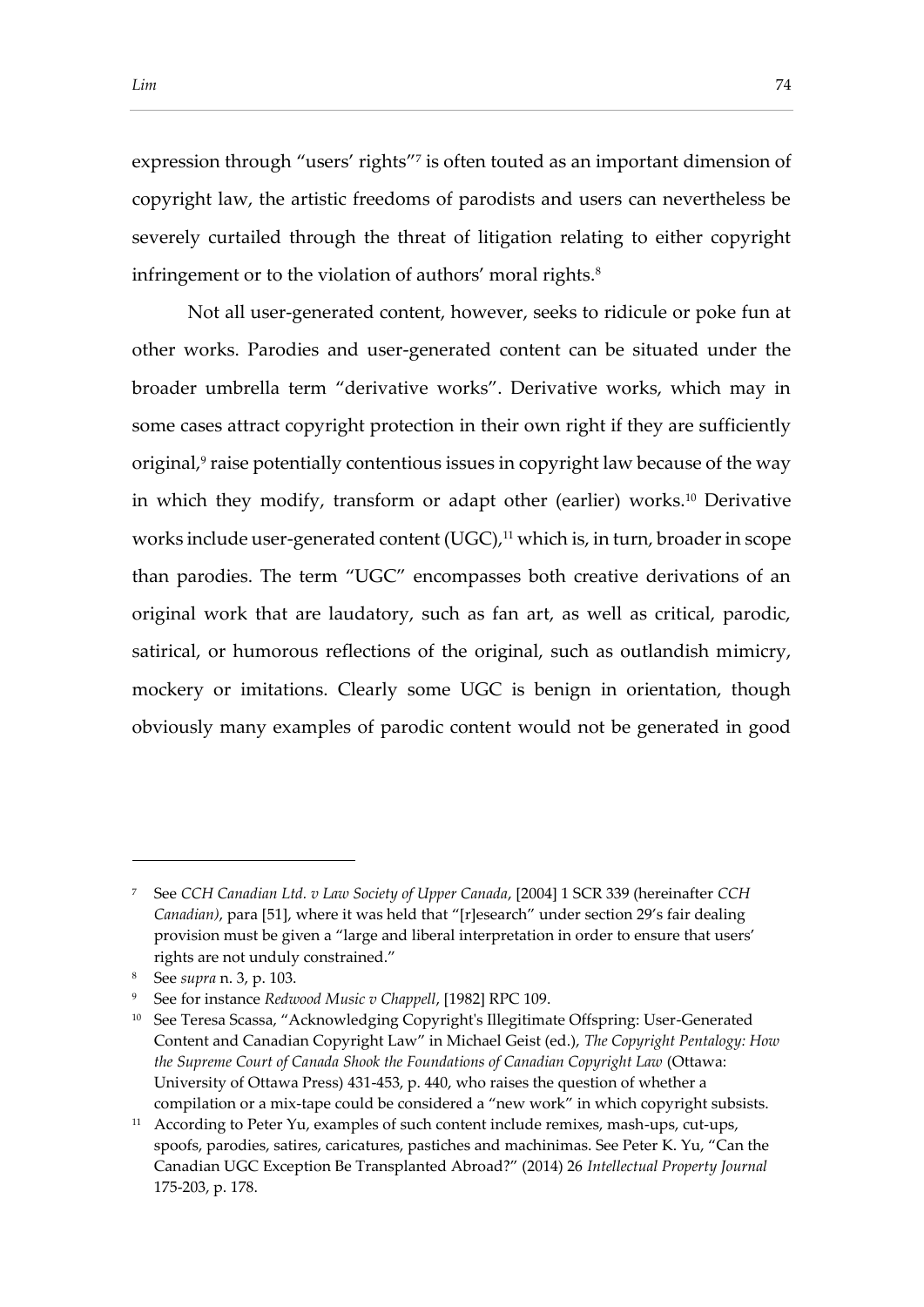faith.<sup>12</sup> It has been observed that parody "smacks of irreverence" and is usually critical, rarely engaging in a deferential or loving treatment of the underlying work.<sup>13</sup> That an author might take umbrage to the treatment of the work by a user is certainly a very real possibility.

Currently, the statutory defences in Canada against copyright infringement, including the relatively new "UGC-exception",<sup>14</sup> provide very limited shelter against claims of *moral*rights infringement. Moral rights introduce an added layer of complexity to the process of defining the boundary between permitted use and actionable conduct in the context of derivative works. While copyright protects the economic interests of the owner (sometimes though not always the author, since copyright ownership may vest in another party, either through law or through assignment), moral rights on the other hand protect the reputational and personality interests of the author. Moral rights include the right to be identified as the author of a work (the right of attribution) and the right to object to derogatory treatments or mutilations of the work that would prejudice the author's reputation (the right of integrity).

This article argues that fair-dealing parodies and other user-generated content, whether laudatory, satirical, or critical, play an important role in enhancing cultural discourse and communication in society.<sup>15</sup> As such, the current fragmented approach in the Canadian *Copyright Act* toward exonerating

<sup>&</sup>lt;sup>12</sup> See Mark A. Petrolis, "An Immoral Fight: Shielding Moral Rights with First Amendment Jurisprudence when Fair Use Battles with Actual Malice" (2008) 8 *John Marshall Review of Intellectual Property Law* 190-215, p. 198, citing the landmark case of *Campbell v Acuff-Rose Music, Inc.*, (1994) 510 US 569.

<sup>13</sup> See *supra* n. 3, pp. 103 and 110.

<sup>14</sup> See section 29.21 of the *Copyright Act* of Canada, R.S.C., 1985, c. C-42.

<sup>&</sup>lt;sup>15</sup> By generating UGC, users are not merely participants but rather active contributors to the "cultural dialogue" of society. See Fraser Turnbull, "The Morality of Mash-Ups: Moral Rights and Canada's Non-Commercial User-Generated Content Exception" (2014) 26 *Intellectual Property Journal* 217-236, p. 220.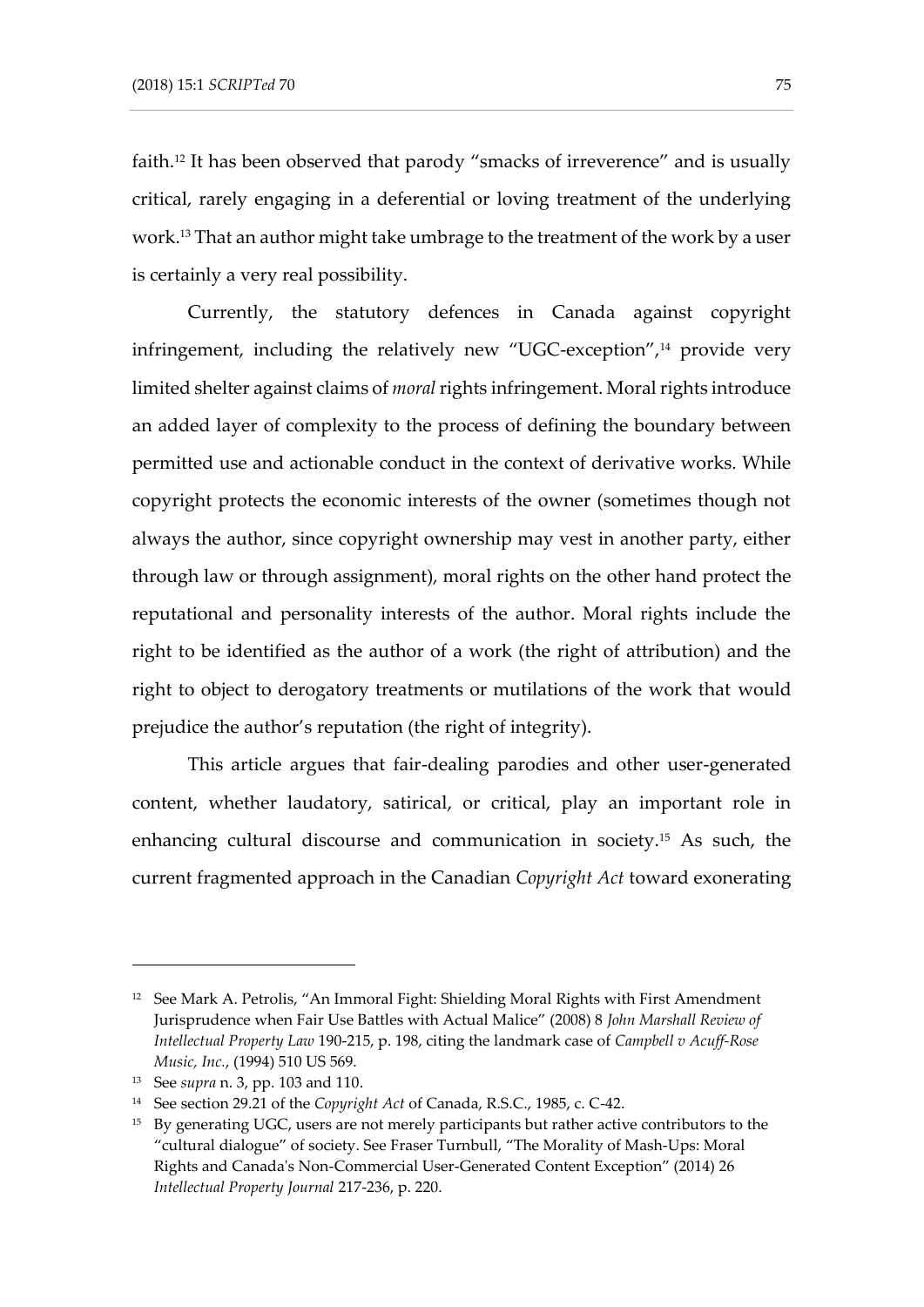certain works from liability for infringement should be replaced with a more internally consistent framework, which clarifies the scope of the protective "umbrella" offered to users against liability for *both* copyright *and* moral rights infringement. The article will offer three principal arguments in support of a more harmonious and integrated copyright system in Canada which attempts to streamline the defences to copyright and moral rights infringement, whilst drawing upon insights gleaned from the UK experience. The larger aim of this analysis is to refocus attention on the need to place clearer limits on the rights of authors, so that moral rights cannot be used unreasonably as a weapon to target forms of fair speech or expression that are statutorily protected as being in the public interest.

Part 2 of this article will sketch the contrasting orientations of economic and moral rights, and situate Canada's approach within the common law and civilian approaches to moral rights protection. It will also investigate the fascinating intersections and tensions between the economic and moral rights regimes within the statutory framework of the Canadian *Copyright Act*. Part 3 will explore a number of arguments in favour of constructing a more internally consistent *Copyright Act* which encompasses both moral rights and economic rights within a unified framework. Part 4 seeks to evaluate the extent to which Canada can learn from the structure of the UK's copyright statute, and to outline a number of legislative responses that would facilitate the entrenchment of a more coherent and internally consistent treatment of economic interests and personality rights. This is followed by some concluding remarks in Part 5.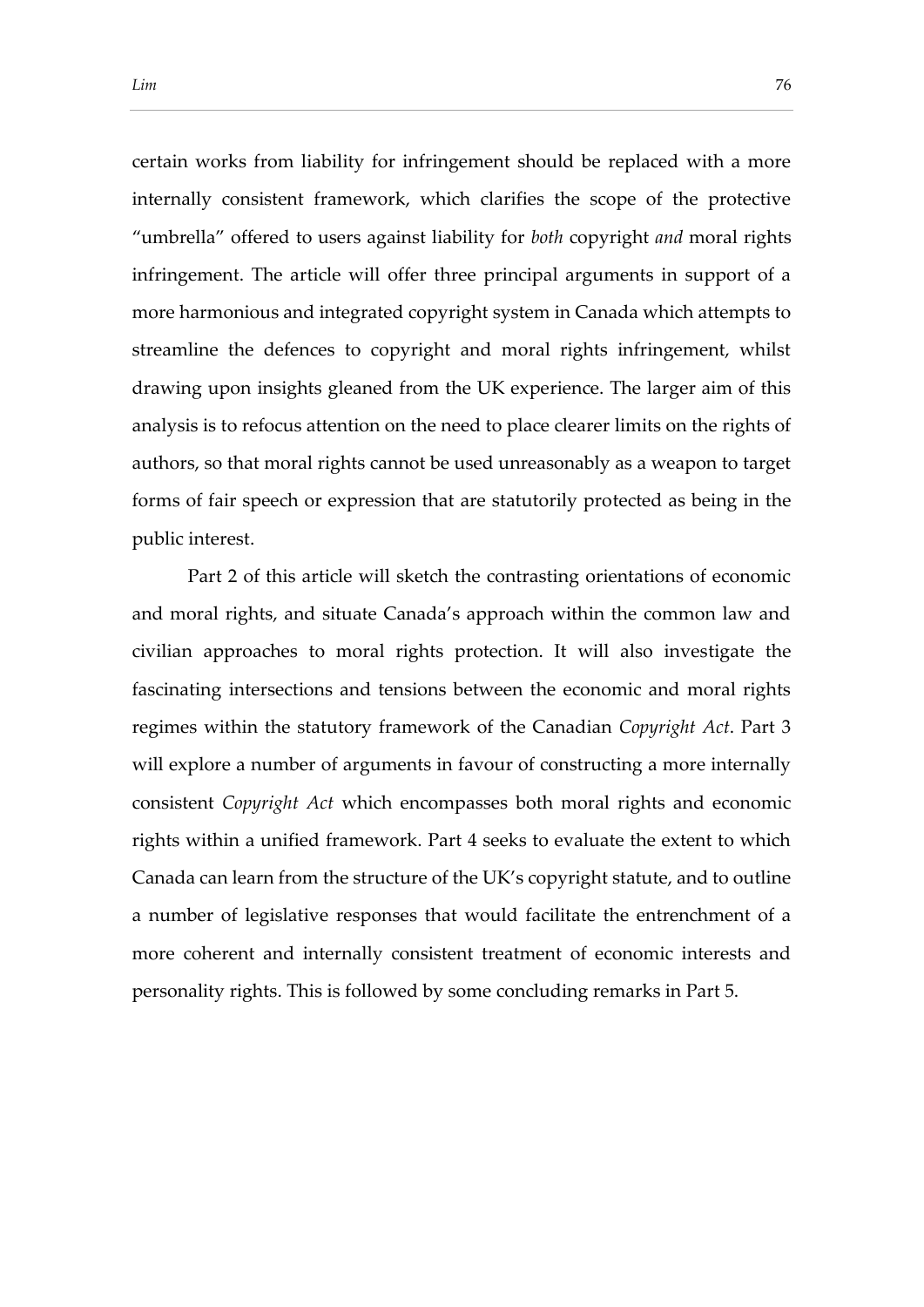Striking an equitable balance between the protection of exclusive rights and the preservation of civil liberties such as freedom of expression has always been a challenge for intellectual property law. To this end, the fair dealing provisions in the Canadian *Copyright Act* serve an important function in mediating the interplay between owners' rights and users' rights by acting as a bulwark against encroachment by monopoly rights upon the public's right to use and adapt information for purposes that are essential for human communication and cultural dialogue.<sup>16</sup> The fair dealing provisions provide shelter against infringement in respect of activities that provide some form of public benefit, such as news reporting, parodies and private study and research. Although not classified as a fair dealing defence by pedigree, a provision relating to noncommercial user-generated content was added to the statutory scheme in November 2012, by dint of the *Copyright Modernization Act*, <sup>17</sup> broadening the panoply of activities that are exonerated in Canada from liability for copyright infringement.<sup>18</sup> This provision now aligns Canada's position with a

<sup>16</sup> In addition to the guidance provided by the Supreme Court of Canada in *CCH Canadian* regarding the integral role of users' rights in Canadian copyright law, it has also been held that users' rights are to be interpreted from the point of view of the user, rather than the content provider or copyright owner. In the case of *Society of Composers, Authors and Music Publishers of Canada v Bell Canada*, [2012] 2 SCR 326, for instance, the use of previews of musical works by a distributor to increase sales was held to be fair dealing due to the fact that customers used these previews to decide whether or not to make purchases.

<sup>17</sup> Copyright Modernization Act 2012, SC 2012, c. 20. Most of the provisions in the *Copyright Modernization Act* (formerly Bill C-11), which was designed to amend Canada's *Copyright Act*, entered into force on November 7, 2012. The remaining provisions were brought into force by January 2, 2015.

<sup>18</sup> See *supra* n. 11, pp. 177-178, where it is suggested that the Canadian UGC exception provides a useful starting point for exploring how copyright law could accommodate the needs and interests of Internet users in their efforts to create UGC, many examples of which can be found on YouTube and other social media platforms.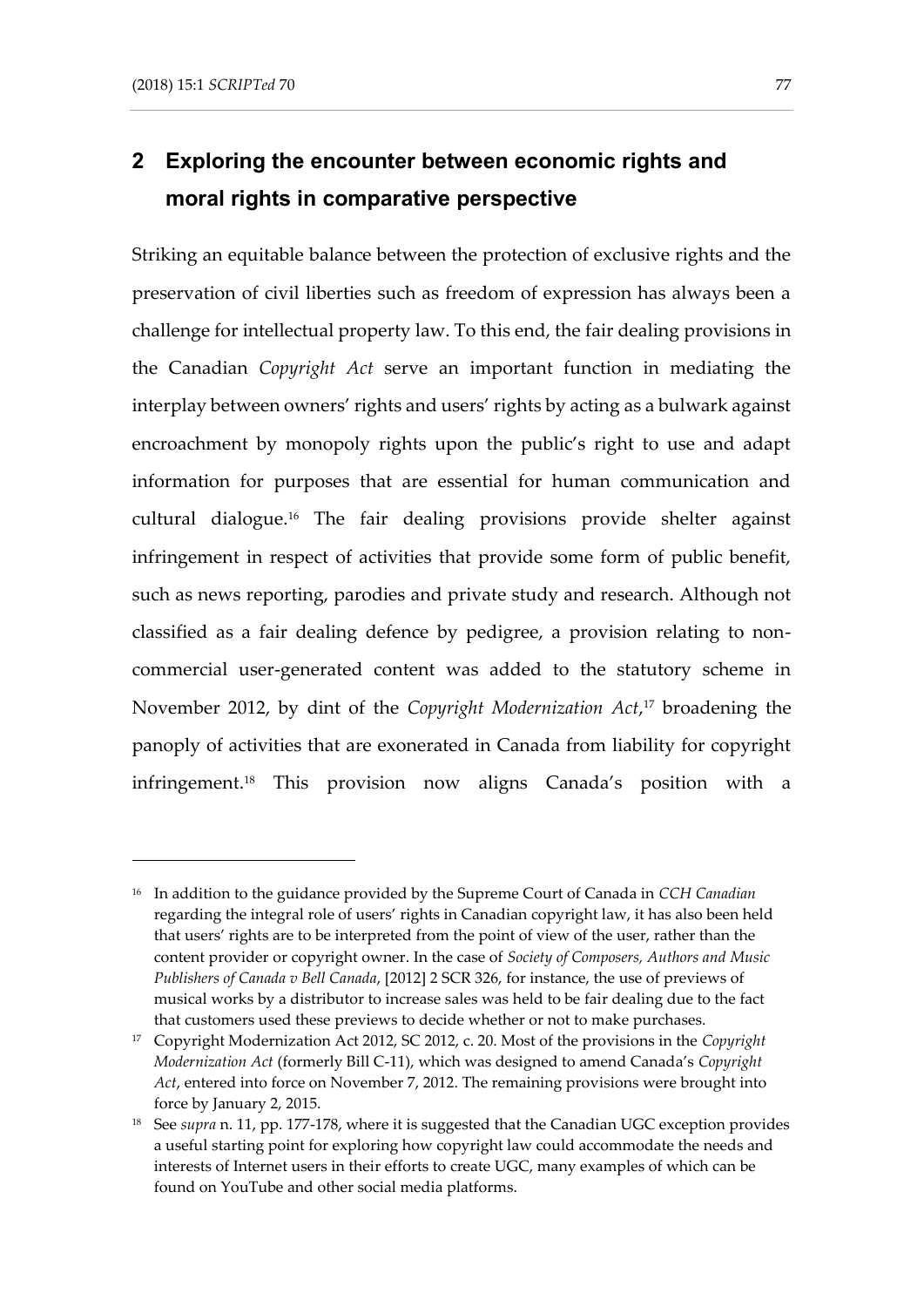recommendation made some years ago by Lawrence Lessig – that legislation should exempt non-commercial UGC from "the requirements of fair use or the restriction of copyright."<sup>19</sup>

Interestingly, however, artistic freedom in Canada still appears to be somewhat unevenly protected by the economic and moral rights regimes enshrined in the *Copyright Act*. In the case of *Théberge v Galerie d'Art du Petit Champlain Inc.* (*Théberge*), <sup>20</sup> Binnie J of the Canadian Supreme Court noted that the "separate structures" in the Canadian *Copyright Act* for economic rights and moral rights serve as evidence that Parliament intended a "clear distinction and separation" between the two species of right.<sup>21</sup> This quality of "separateness" can also be observed in the absence of a clearly-defined interface between the two sets of statutory defences. The fair dealing and related provisions appear to immunise the identified categories of activity from liability for copyright infringement, but *not* generally for moral rights infringement. This creates the possibility that a user who escapes liability for infringing copyright might nevertheless be subject to a moral rights complaint if the use in question allegedly injures the personality of the author.<sup>22</sup> The fear of litigation and liability may have a chilling effect on the generation of parodies and other expressive activities by users if statutory defences to copyright infringement do not sufficiently protect parodic or derivative expression.<sup>23</sup> In this regard, the interface between fair dealing and moral rights in the Canadian copyright scheme is not very clearly defined. While the provisions on criticism or review, news reporting and UGC

<sup>19</sup> See Lawrence Lessig, *Remix: Making Art and Commerce Thrive in the Hybrid Economy* (Penguin Books, 2008), p. 255.

<sup>20</sup> [2002] 2 SCR 336.

<sup>21</sup> *Ibid*., para. 59.

<sup>22</sup> See *supra* n. 15, p. 235, where it is noted that certain forms of UGC may be suppressed by "overzealous moral rights claims".

<sup>23</sup> See *supra* n. 3, p. 104.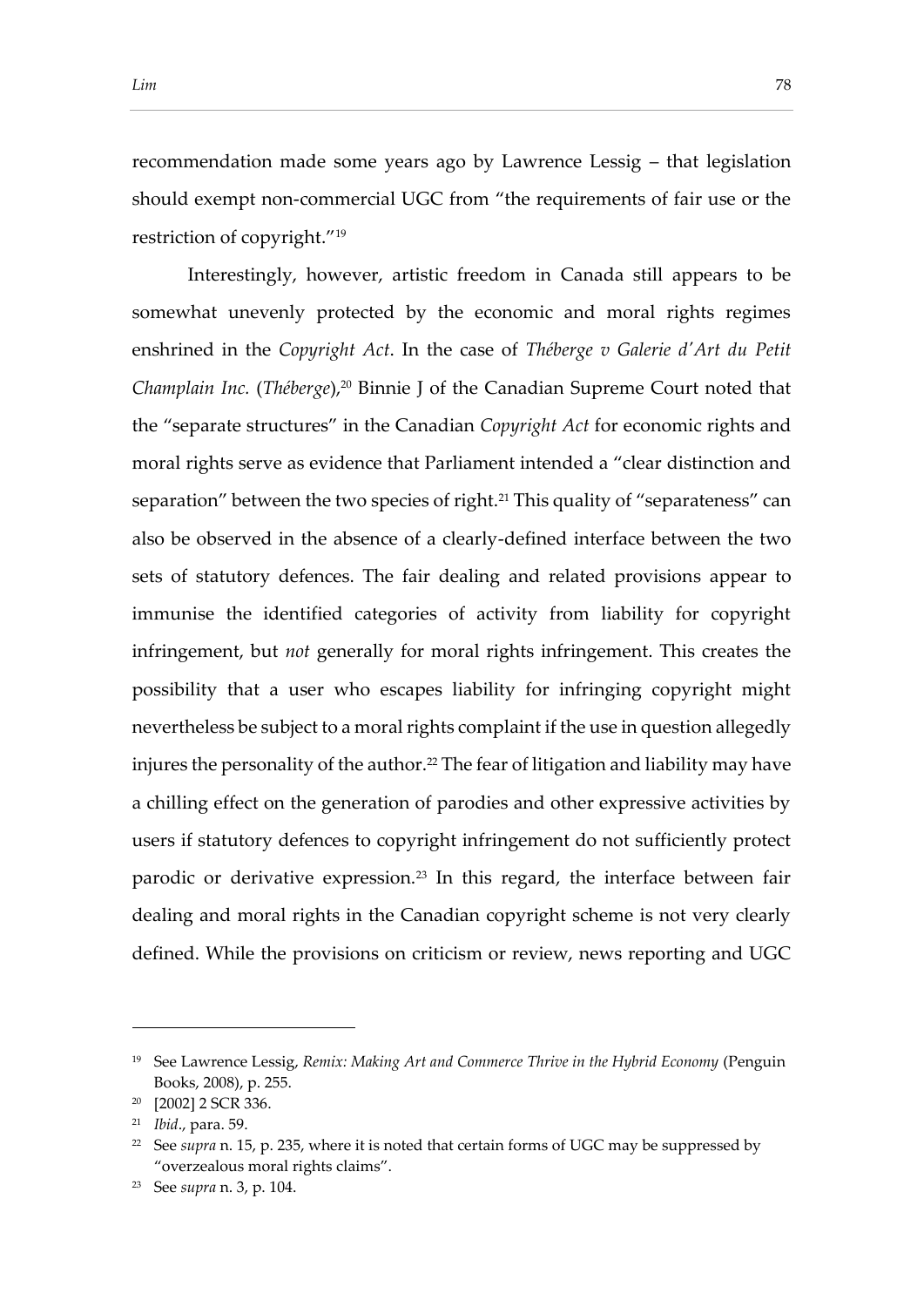do make non-explicit references to the moral right of attribution as requirements for successful invocation of the respective defences, $24$  the provision on parody, satire and research makes no mention whatsoever of moral rights.<sup>25</sup> None of the above provisions mention the moral right of integrity.<sup>26</sup> This creates the rather uncomfortable situation that a defence might provide immunity from liability for one kind of infringement (of an economic nature) but leaves the user open to attack by the moral rights holder. In particular, unauthorised modifications or distortions of a work could still potentially lead to liability for infringement of the moral right of *integrity*.

This somewhat awkward conundrum can be better understood by tracing the (civilian) origins of moral rights, which are in some ways considered a newcomer to the shores of the English, American, and Canadian copyright systems.<sup>27</sup> At the international level, the subject of moral rights remains a controversial minefield, with no uniform consensus on the appropriate level of protection.<sup>28</sup> Various commentators have questioned whether moral rights are

<sup>24</sup> See sections 29.1, 29.2 and 29.21(1) of the Canadian *Copyright Act*. To invoke these defences, it is necessary, among other things, for the source of the protected use to be mentioned. However, these provisions do not expressly refer to the moral right of attribution. The text of these provisions will be discussed in greater detail in section 4 of this article.

<sup>25</sup> See section 29 of the Canadian *Copyright Act*, which merely states that: "Fair dealing for the purpose of research, private study, education, parody or satire does not infringe *copyright*." (emphasis added)

<sup>&</sup>lt;sup>26</sup> For two seminal Canadian cases concerning an artist's or author's right to integrity of the work, see S*now v The Eaton Centre Ltd.*, (1982) 70 CPR (2d) 105 (Ont. H.C.) and *Prise de parole Inc. v Guérin, éditeur Ltée.*, (1996) 73 CPR (3d) 557 (Fed. C.A.). For other Canadian decisions touching upon the moral right of integrity, see, *inter alia*, *Patsalas v National Ballet of Canada*, (1986) 13 CPR (3d) 522 (Ont. S. Ct.) as well as G*nass v Cité d'Alma*, unreported (Que. S. Ct. Nov. 23, 1973), Doc. A-158, affirmed in unreported decision Doc. 200-09-0000232-745 (Que. C.A. June 30, 1977).

<sup>&</sup>lt;sup>27</sup> See Robyn Durie, "Moral Rights and the English Business Community" (1991) 2(2) *Entertainment Law Review* 40-49, p. 43, who describes a "reticence" in the UK toward acknowledging moral rights.

 $28$  It is interesting to note that while the Berne Convention contains a specific moral rights provision in Article 6bis, the TRIPS Agreement has expressly excluded this provision from its importation of the substantive Berne provisions. Article 9(1) of the TRIPS Agreement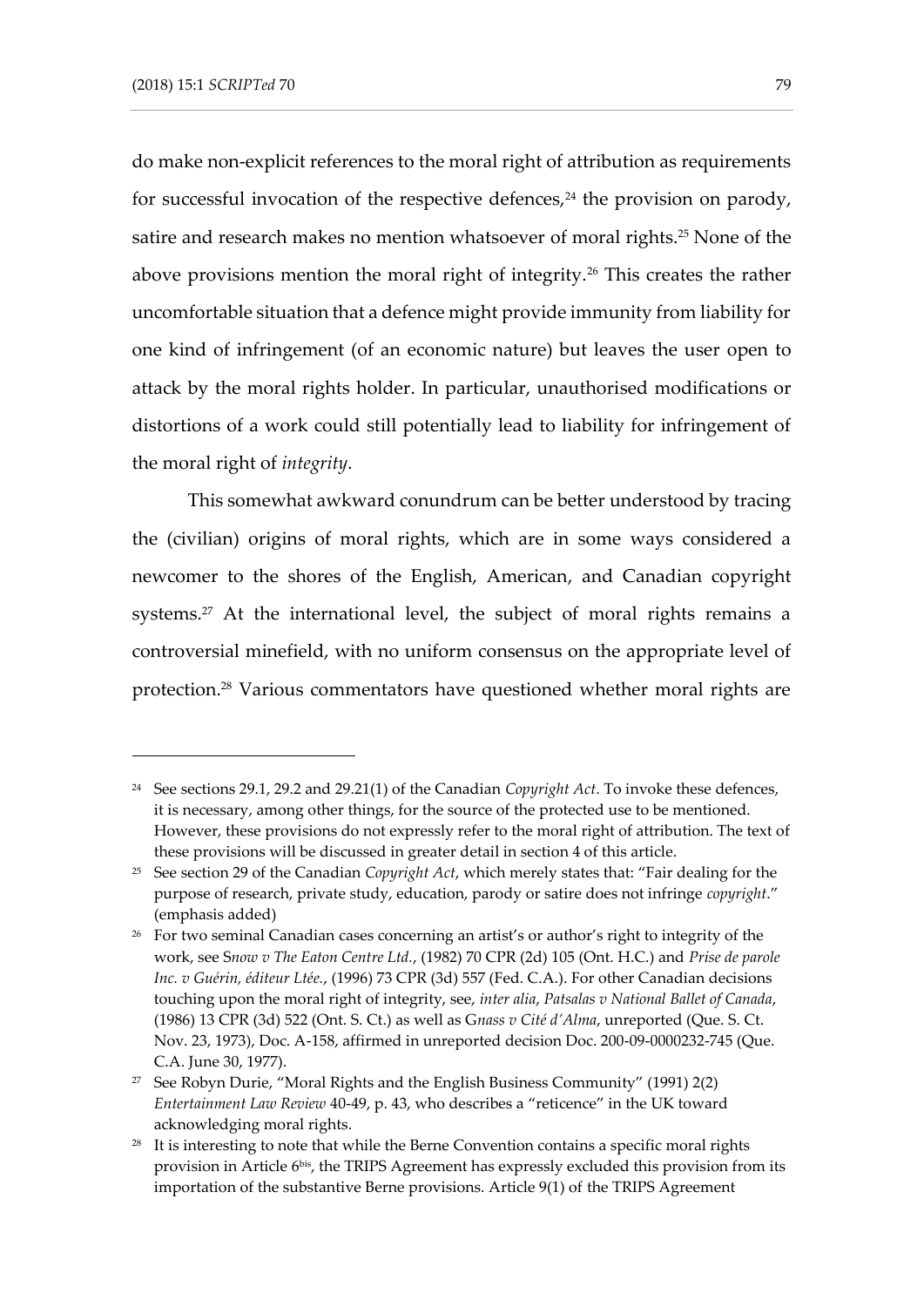only grudgingly accommodated within the US copyright system,<sup>29</sup> with some observing that the concept of moral rights is generally unsettling to the average American lawyer,<sup>30</sup> and others suggesting that the United States government fiercely resisted accession to the Berne Convention for over 100 years, joining only in 1988.<sup>31</sup> In a similar vein, the moral rights provisions in the UK's *Copyright, Designs and Patents Act 1988* (CDPA) have been described as "half-hearted" and "cynical", reflecting a lack of conviction on the part of the drafters in the viability or desirability of moral rights.<sup>32</sup> This has resulted in a moral rights regime under the CDPA that is "riddled with exceptions", rendering the attempt to implement moral rights in the UK somewhat incoherent and insincere, in the view of some commentators.<sup>33</sup> It has been suggested that copyright jurisdictions which remain generally hostile to the concept of personality interests do moral rights more harm than good by enacting a vague or incoherent statute that is pockmarked with exceptions.<sup>34</sup> Yet other commentators have argued that moral rights are not

provides that "Members shall not have rights or obligations under this Agreement in respect of the rights conferred under Article 6bis of that Convention or of the rights derived therefrom." Further, in the European context, Bently and Sherman observe that the directives have "steered clear" of moral rights, citing Term Dir., Art. 9, Recital 20; Database Dir., Recital 28; Info. Soc. Dir., Recital 19 as examples. They also note that the *travaux préparatoires* of these instruments reflect an intention to introduce moral rights provisions, which however failed to bear fruit owing to the lack of consensus on the matter. They are however quick to point out that the moral right of attribution is recognised in EU law to the extent that some exceptions in the Directives are dependent on attribution of the source or author for their operation. See Lionel Bently & Brad Sherman, *Intellectual Property Law*, 4th ed. (Oxford: OUP, 2014), p. 291.

<sup>29</sup> Amy M. Adler, "Against Moral Rights" (2009) 97(1) *California Law Review* 263-300, p. 266.

<sup>&</sup>lt;sup>30</sup> Michael B. Gunlicks, "A Balance of Interests: The Concordance of Copyright Law and Moral Rights in the Worldwide Economy" (2001) 11 *Fordham Intellectual Property, Media & Entertainment Law Journal* 601-669, p. 604.

<sup>31</sup> Gillian Davies & Kevin Garnett QC, *Moral Rights* (London: Sweet & Maxwell, 2010), p. 38.

<sup>&</sup>lt;sup>32</sup> See for instance Jane Ginsburg, "Moral Rights in the Common Law System" [1990] *Entertainment Law Review* 121-130, p. 129 and Davies & Garnett QC, *Moral Rights*, *ibid.*, 16.

<sup>33</sup> See Ginsburg, *Moral Rights*, *ibid*.

<sup>34</sup> Ginsburg, *Moral Rights*, *ibid*., pp. 129-30. It has also been observed that the scope of moral rights needs to be "clearly delineated" in order to work effectively. See Gerald Dworkin,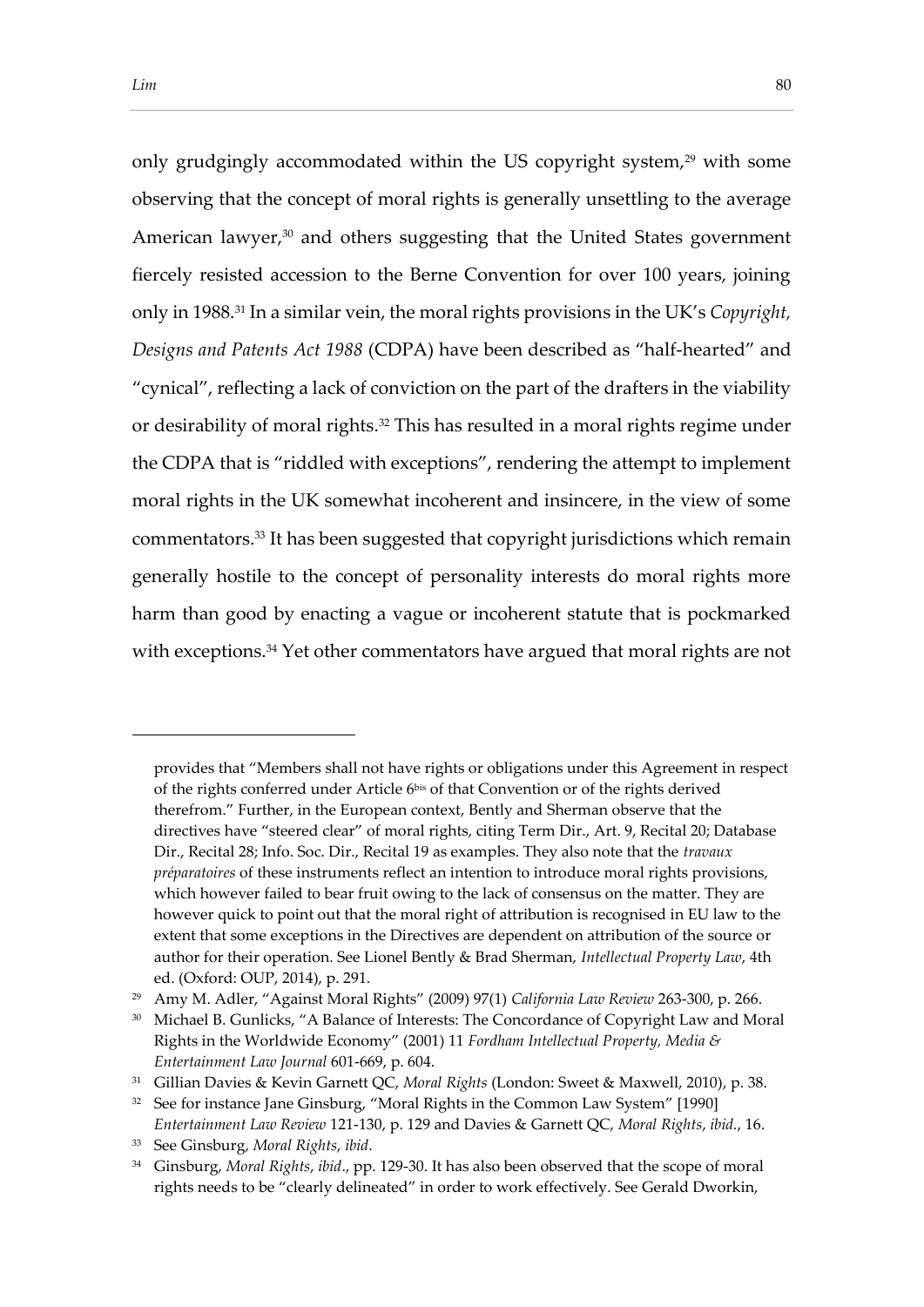entirely anathema to common-law copyright systems, and can be integrated harmoniously within a statutory framework, in line with the legislative models adopted in several European Union countries.<sup>35</sup>

The economic or pecuniary rights that are primarily associated with copyright protection derive largely from the Anglo-American paradigm of protecting intellectual works with creative or original expression.<sup>36</sup> Moral rights, in contrast, trace their beginnings to the *droit d'auteur* or *Persönlichkeitsrecht*<sup>37</sup> traditions of Continental Europe, which treat as almost sacrosanct<sup>38</sup> the special connections that authors have with their works.<sup>39</sup> Despite the purportedly harmonising effect of Article 6*bis* of the Berne Convention, "no two countries that give serious thought to moral rights ever produce the same set of provisions."<sup>40</sup>

<sup>&</sup>quot;Moral Rights in English Law - The Shape of Rights to Come" (1986) 8(11) *European Intellectual Property Review*, 329-336, p. 336.

<sup>35</sup> See for instance *supra* n. 30, p. 649 and Ysolde Gendreau, "Digital Technology and Copyright: Can Moral Rights Survive the Disappearance of the Hard Copy?" (1995) 6(6) *Entertainment Law Review* 214-220, p. 218.

<sup>36</sup> See *supra* n. 27, pp. 40-41, where it is observed that many common law jurisdictions seem "ill at ease" with the basis and rationale for moral rights, their copyright laws having been based on the "utilitarian" protection of economic interests rather than moral interests. For a detailed treatment of the operation of moral rights in France and Germany, as well as an indepth analysis of the development of authorial moral rights in Canada, the UK, the US, and Australia, see Elizabeth Adeney, *The Moral Rights of Authors and Performers: An International and Comparative Analysis* (New York: OUP, 2006), particularly chapters 8 to 18.

<sup>&</sup>lt;sup>37</sup> The German expression "Persönlichkeitsrecht", which refers to "personality right", has been presented as a more favourable alternative translation to the French "droits moraux", since there is nothing inherently "moral" about these rights in the English sense of the term. See Mira T. Sundara Rajan, "Creative Commons: America's Moral Rights?" (2011) 21 *Fordham Intellectual Property, Media & Entertainment Law Journal* 905-969, p. 909.

<sup>&</sup>lt;sup>38</sup> See Joan Pattarozzi, "Can the Australian Model be applied to U.S. Moral Rights Legislation?" (2007) 15 *Cardozo Journal of International and Comparative Law* 423-460, pp. 424 and 427-8, who characterises moral rights in creative works, under a "personality" approach to copyright protection, as "inseparable extensions" of an author's personality.

<sup>&</sup>lt;sup>39</sup> The continental European concept of moral rights is based on the personality of the author and what one commentator terms "the romantic notions of authorship". This paradigm of moral rights recognises the special bond between the creator (author) and the creation (work). See *supra* n. 3, p. 88-89.

<sup>40</sup> Elizabeth Adeney, "Defining the Shape of Australia's Moral Rights: A Review of the New Laws" (2001) 4 *Intellectual Property Quarterly* 291-325, p. 323.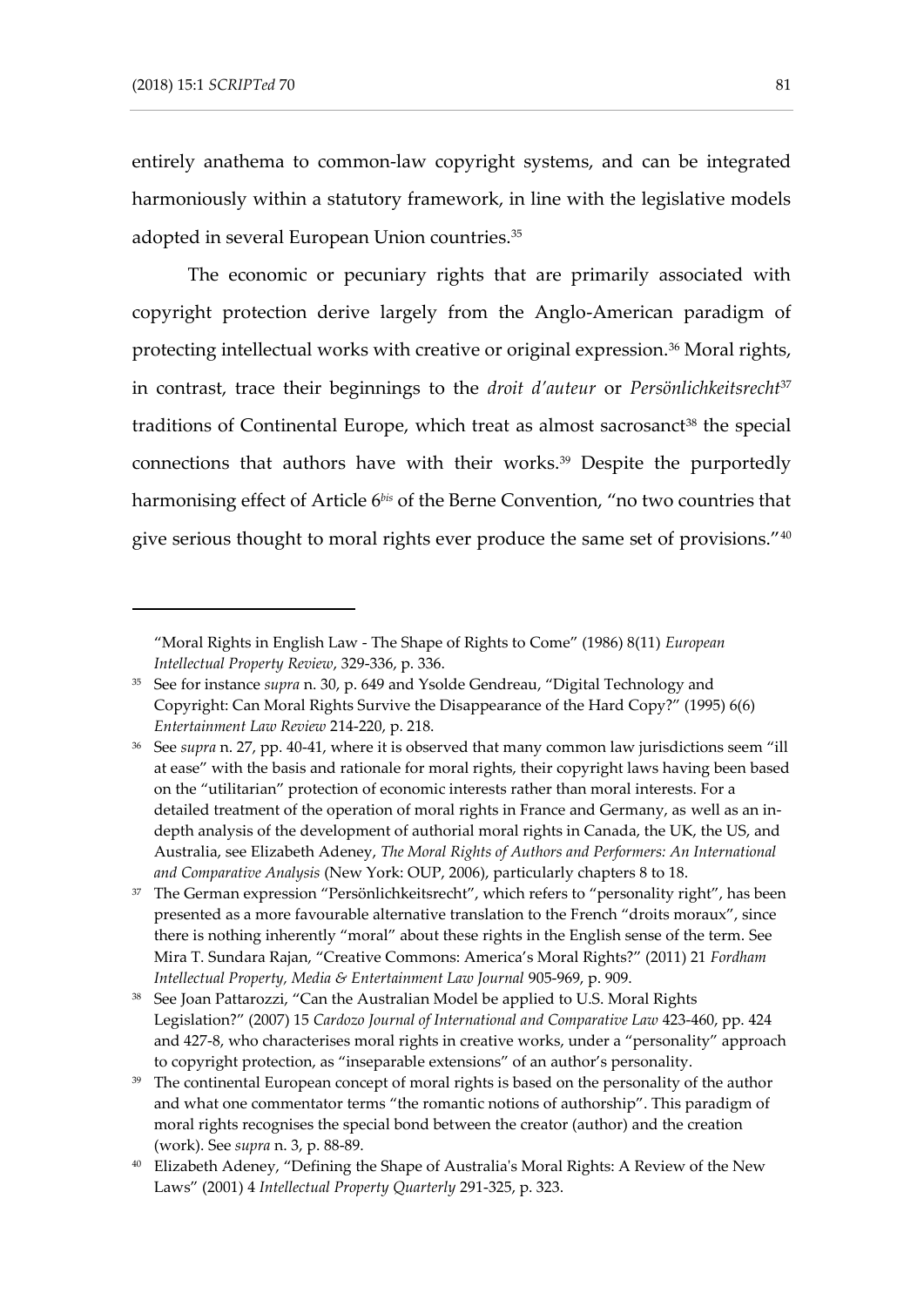Under the moral rights paradigm, works are considered manifestations of an author's personality and this special connection is not severed even when the economic interests (vested in copyright) have been transferred to another party, a principle that has also been recognised in the seminal Canadian case of *Théberge*. <sup>41</sup> Several civil law jurisdictions, including France, prohibit the alienation of moral rights, and refuse to enforce waiver agreements against the author.<sup>42</sup>

Canada appears to adopt a moderate approach, allowing moral rights waivers to be enforced against the author, providing, in some respects, a bridge between the common law and civil law approaches to moral rights.<sup>43</sup> This is attributable in part to the fact that Canada's laws have been influenced by the civil law principles of Quebec, even though it is primarily a common law country.<sup>44</sup>

The uncomfortable tension between moral rights and economic rights that can be observed in the Canadian copyright framework is reflective of the vastly different traditions from which they originate.<sup>45</sup> Despite Canada's bijural legal tradition, moral rights are occasionally perceived as a foreign object in the Act and do not appear to be as seamlessly integrated into the statutory regime as they

<sup>&</sup>lt;sup>41</sup> In this respect, moral rights treat the artist's œuvre as an "extension of his or her personality", possessing a dignity which is deserving of protection." See *Théberge*, para. 15.

<sup>42</sup> See *supra* n. 27, p. 44, where it is noted specifically that moral rights can be assigned and alienated contractually in common law jurisdictions, but such a possibility is not generally recognised in civil law countries such as France.

<sup>&</sup>lt;sup>43</sup> See Gerald Dworkin, "The Moral Right of the Author: Moral Rights and the Common Law Countries" (1995) 19 *Columbia-VLA Journal of Law & the Arts* 229-267, p. 243.

<sup>44</sup> See *supra* n. 31, p. 36, who observe that the civil law system in Quebec has rendered Canada "more open to ideas and legal theories originating in Continental Europe".

<sup>&</sup>lt;sup>45</sup> It has been suggested that moral rights, when introduced into a common law "copyright system" from the "civilian system" show all the signs of being an imported commodity, and continue to be regarded as an outgrowth of the civilian authors' rights system. See Gendreau, *Digital Technology and Copyright*, *supra* n. 35, p. 217.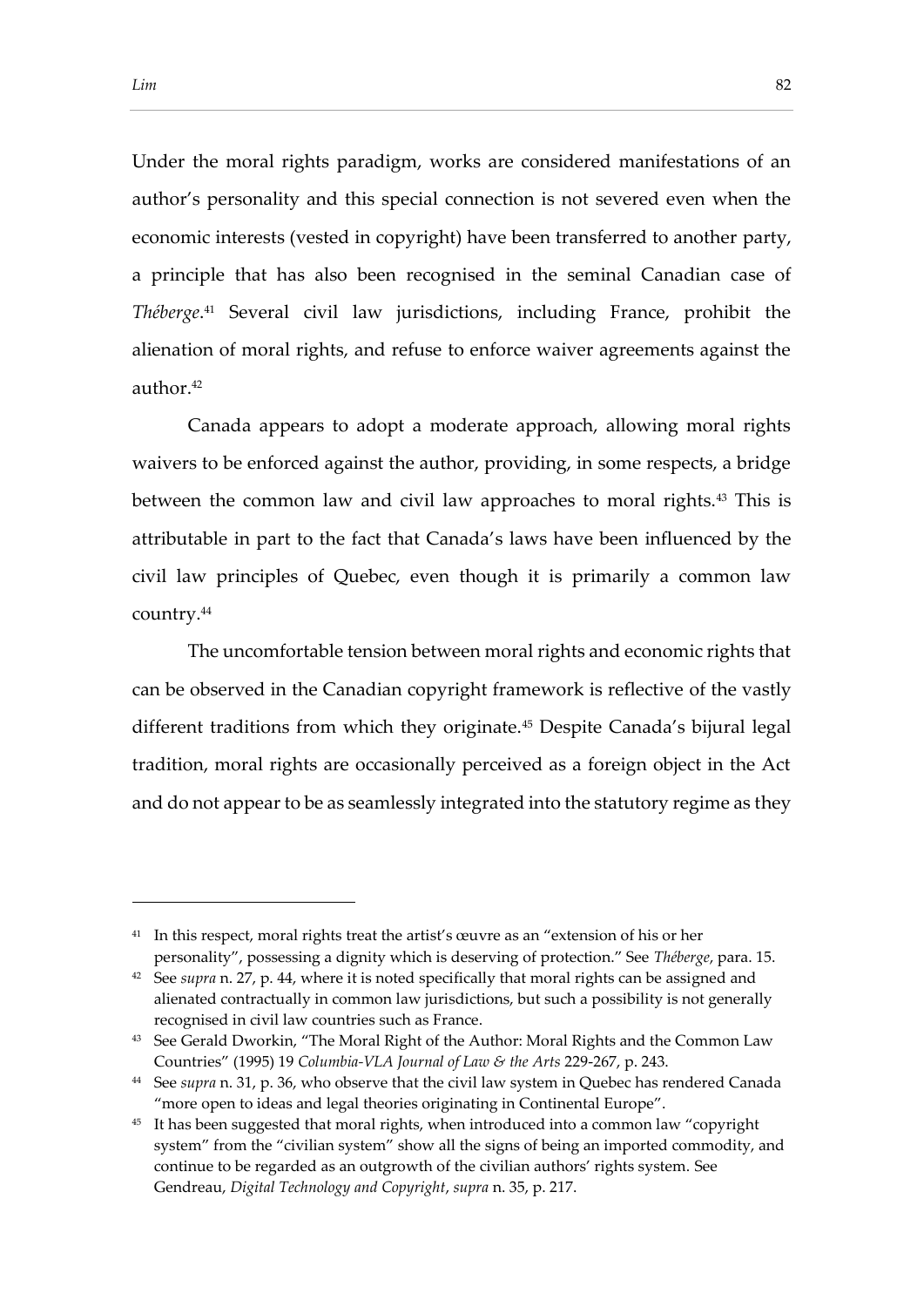are in civil law jurisdictions.<sup>46</sup> The somewhat isolated nature of moral rights in the Canadian statutory scheme for copyright protection is reflected in the lack of any *express* defences to moral rights infringement. The concern here is not that Canada's *Copyright Act* lacks a set of express moral rights provisions, but rather that these provisions are not satisfactorily connected with the rest of the statute. The copyright and moral rights regimes sit alongside each other rather awkwardly, like ill-fitting appendages, under the statutory umbrella of the Canadian Act: in its definition of "copyright", section 2 refers to the economic rights that subsist in works $47$  and related rights $48$  (such as those relating to performances, sound recordings, and communication signals). Moral rights are defined separately in section 2 as "rights described in subsections 14.1(1) and 17.1(1)". Further, section 28 governs the infringement of moral rights generally, including the moral rights held by both authors and performers. It is noteworthy that moral rights are not classified as "copyright",<sup>49</sup> but are treated in a structurally distinct fashion in the Act, which is a testament to the separateness of the two regimes.

As such, at a *macroscopic* level, it appears somewhat unlikely that the general fair dealing and related defences to copyright infringement enshrined in section 29 *et seq*. of the Canadian *Copyright Act*, such as research, criticism and review, and so forth, would be capable of being extended to complaints relating to moral rights. As the wording of the Act currently stands, it is certainly plausible that an alleged moral rights infringement could fall outside the

<sup>46</sup> *Ibid*.

<sup>47</sup> See section 3 of the *Copyright Act* (1985) of Canada, c. C-42.

<sup>48</sup> See *ibid.,* sections 15, 18, 21 and 26.

<sup>49</sup> See Daniel J. Gervais & Elizabeth F. Judge, *Intellectual Property: The Law in Canada* 2nd ed., (Toronto: Thomson Canada, 2011), p. 190.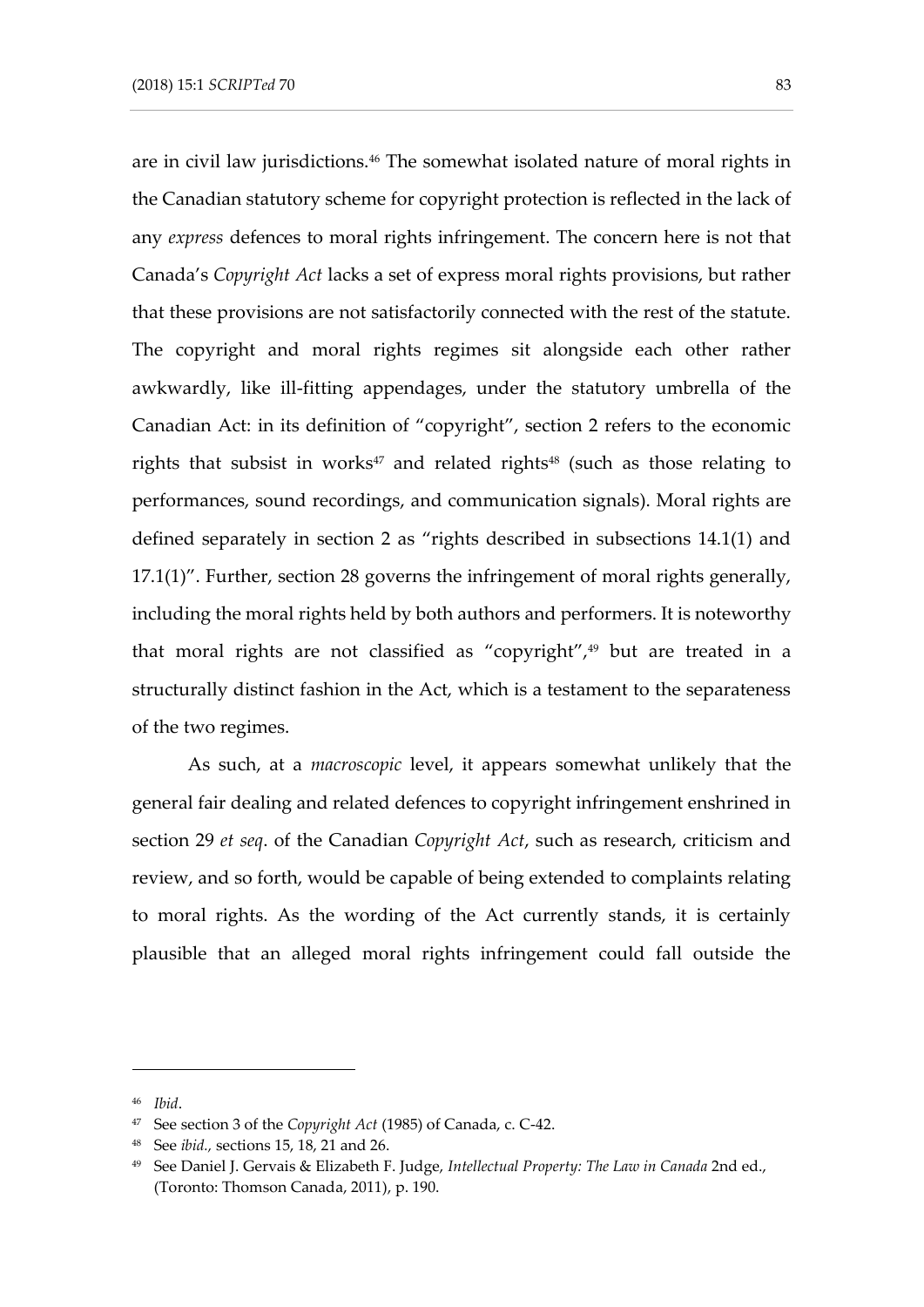protective ambit of the statutory copyright defences even if the underlying act otherwise qualifies for protection under the fair dealing or related provisions.

## **3 Toward a "moral" copyright regime in Canada: Fostering consistency between the statutory defences for infringement**

This section seeks to develop the argument that a use which is "fair", by definition, should *not* result in actionable harm to another party. The corollary of this argument is that activities which are covered by a fair dealing defence should not trigger liability for a moral rights action under the *Copyright Act* of Canada.<sup>50</sup> In this vein, the statutory defences to copyright infringement should clarify the extent to which protective shelter is provided against moral rights infringement, and the specific grounds on which a user will be immunised from liability under the Act. Under an integrated regime, qualifications or limitations to the scope of a defence could be built into the statutory provision itself, so as to ensure that legally protected forms of fair dealing would be inherently respectful, within reason, of moral rights, taking into account the nature and purpose of the protected activity.

<sup>&</sup>lt;sup>50</sup> It is noteworthy that, in addition to the point about moral rights made earlier, fair dealing is not listed as a defence to the circumvention of technological protection measures. See for instance section 41.1(1)(a) of the Canadian *Copyright Act*, which provides that "No person shall circumvent a technological protection measure…", and the ensuing provisions, which provide exceptions including those relating to the interoperability of computer programs and encryption research. Interestingly, however, under section 41.21(2), the Governor in Council may prescribe "additional circumstances" in which section 41.1(1)(a) does not apply, taking into account whether the anti-circumvention rule could adversely affect criticism, review, news reporting, commentary, parody, satire, teaching, scholarship, or research in respect of the work. A detailed discussion of the anti-circumvention provisions is outside the scope of this article.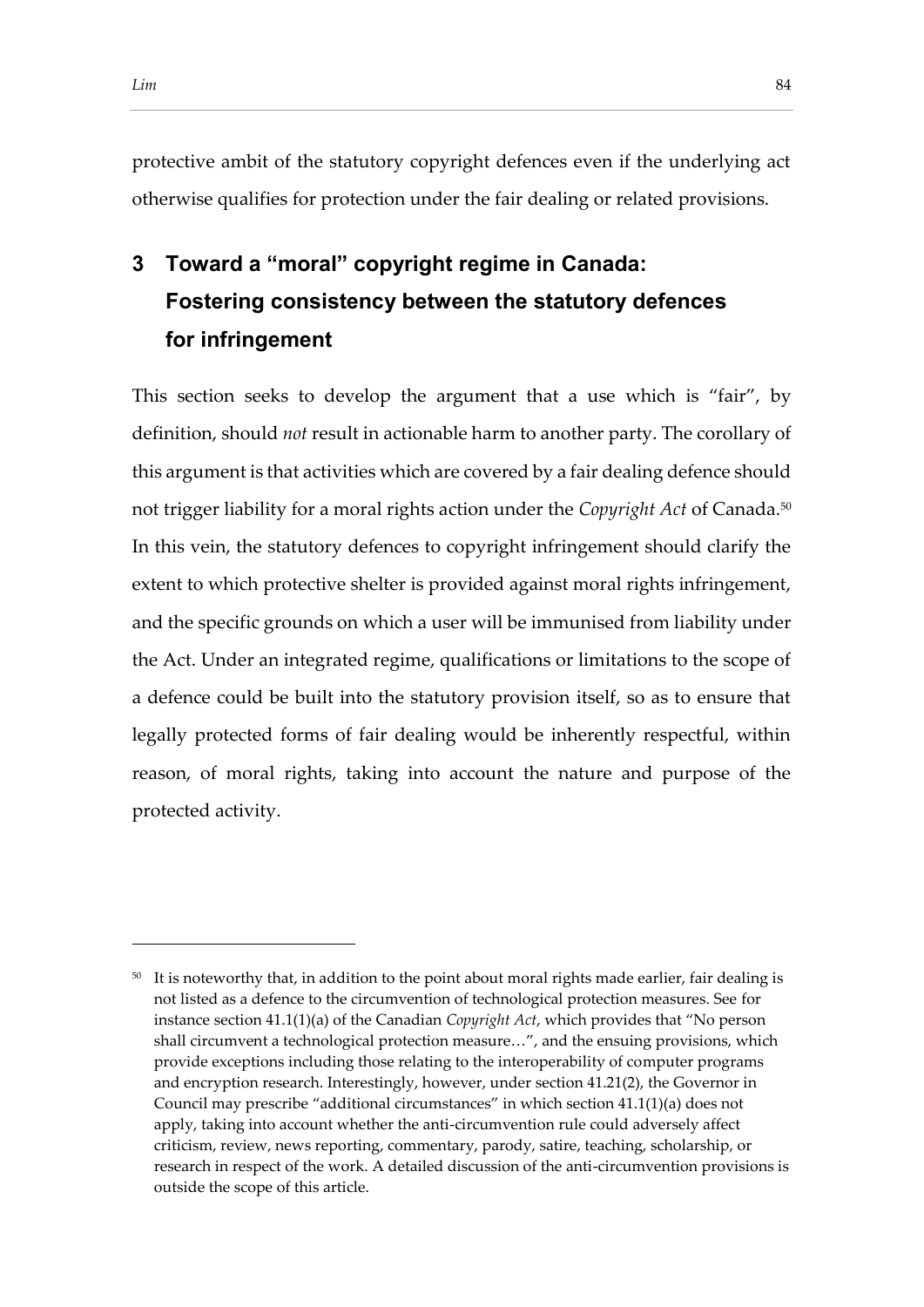Clarifying the interface between the protection of moral rights and the statutory defences (such as fair dealing) is not a purely theoretical issue. Practically speaking, the scope of protection granted by the statutory defences can have a significant impact on the exercise of basic civil liberties, such as the freedom of expression, through derivative or parodic works. In effect, the UGC exception and other users' rights provisions introduced by Canada's *Copyright Modernization Act* might be rendered inutile, or in some cases, even nugatory, if moral rights can be raised as grounds to object to the generation of such content. These personality rights could then serve as a backdoor through which authors and artists can place continuing restraints on creative expression by others, even though such expression might otherwise be protected by one or more of the statutory defences, such as the fair dealing or the UGC exception.<sup>51</sup> The ability to use moral rights as a weapon to stifle or limit creative expression would effectively emasculate the UGC provisions, possibly defeating the purpose for which they were enacted.<sup>52</sup>

On the other side of the spectrum, however, is the need to confer adequate protection to moral rights, particularly in light of the special challenges posed by the Internet and digital technology, which have radically heightened the ease with which creative content can be altered, modified and embellished.<sup>53</sup> From the point of the view of an author-creator, the threats posed by digital technology to the integrity of and connection to the work can be significant. The losses that a moral rights holder would suffer as a result of damage to reputation might extend beyond complaints of a personality-linked nature to include financial injury if their ability to attract custom through their work is thereby impaired by

<sup>51</sup> *Supra* n. 15, p. 236.

<sup>52</sup> *Ibid*.

<sup>53</sup> See for example Gendreau, *Digital Technology and Copyright*, *supra* n. 35, p. 218.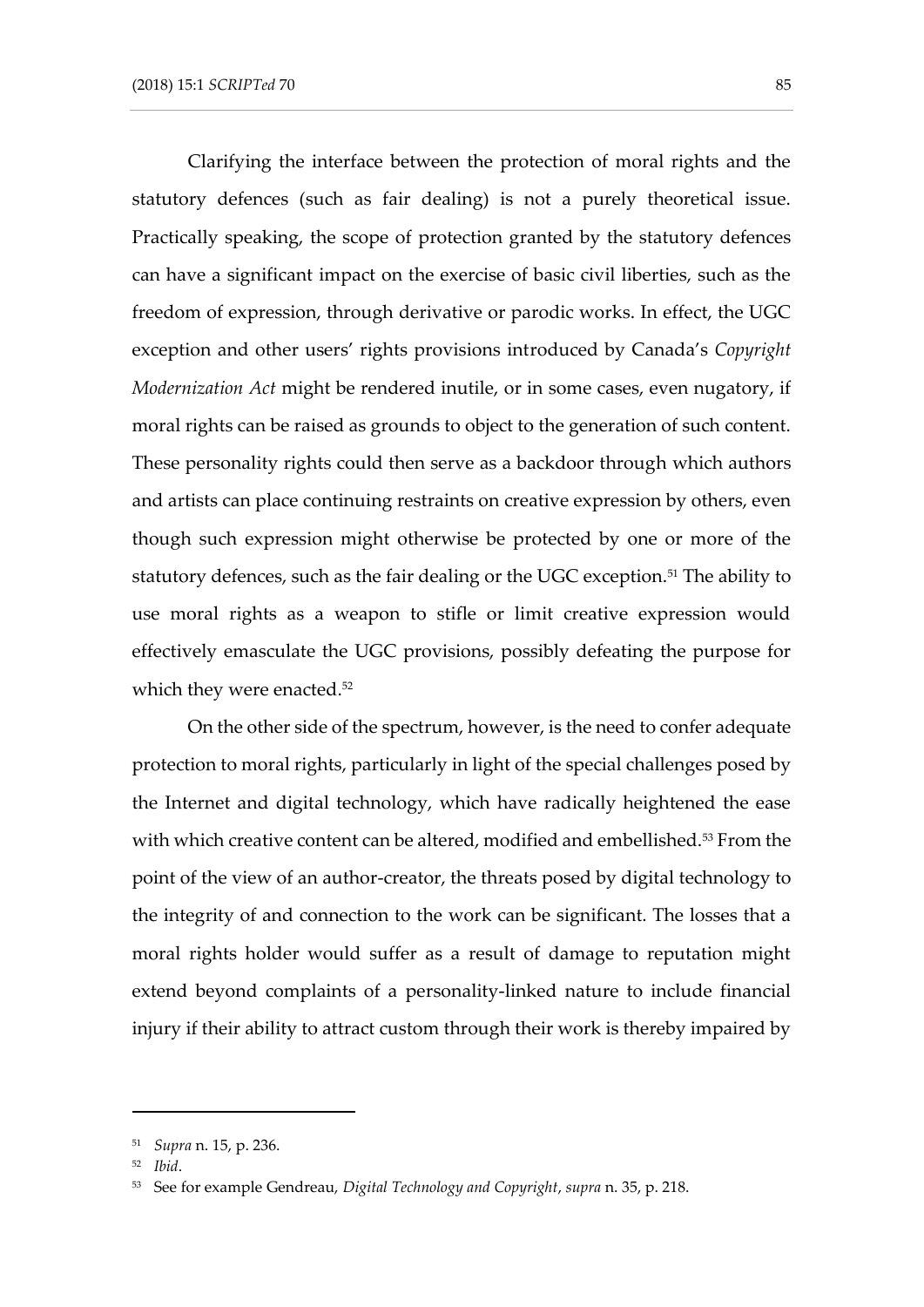the infringing activity. The key issue, therefore, lies in designing a fair dealing regime which accommodates and addresses moral rights concerns in a clear and transparent way, whilst elucidating the qualifications that must be satisfied in order for third party expression to be protected from both moral rights and copyright infringements.

This article seeks to offer three (related) principal arguments in favour of integrating moral rights more holistically into the Canadian copyright framework, with the longer-term goal of constructing a more coherent and "moral" statutory regime for the protection of economic and personality-based rights in respect of expressive work.

The first argument relates to the possibility of avoiding duplicity of proceedings over essentially the same act complained of. Under the current statutory framework in Canada, an author who fails in a claim for economic infringement against a party who successfully cites fair dealing may nevertheless attempt a "second bite at the cherry". If the copyright owner is also the moral rights owner (usually though not always the author if the economic rights have been assigned to another party), then a second action for moral rights infringement could potentially form the basis for a subsequent lawsuit against the same defendant. Such "duplicitous" proceedings would result in additional costs and place unnecessary burdens on resources over an impugned act for which the defendant has already been immunised from liability for a *different* cause of action under a copyright defence. Similar arguments would also be applicable to a situation where economic rights and moral rights are held by *different* parties. In the latter scenario, a second plaintiff might attempt to vindicate moral rights against the same defendant in respect of the same act of use where the claim of a first plaintiff has earlier failed on grounds of fair dealing, or similar circumstances. In short, having two uncomfortably-integrated regimes for liability would increase the complexity of copyright litigation and aggravate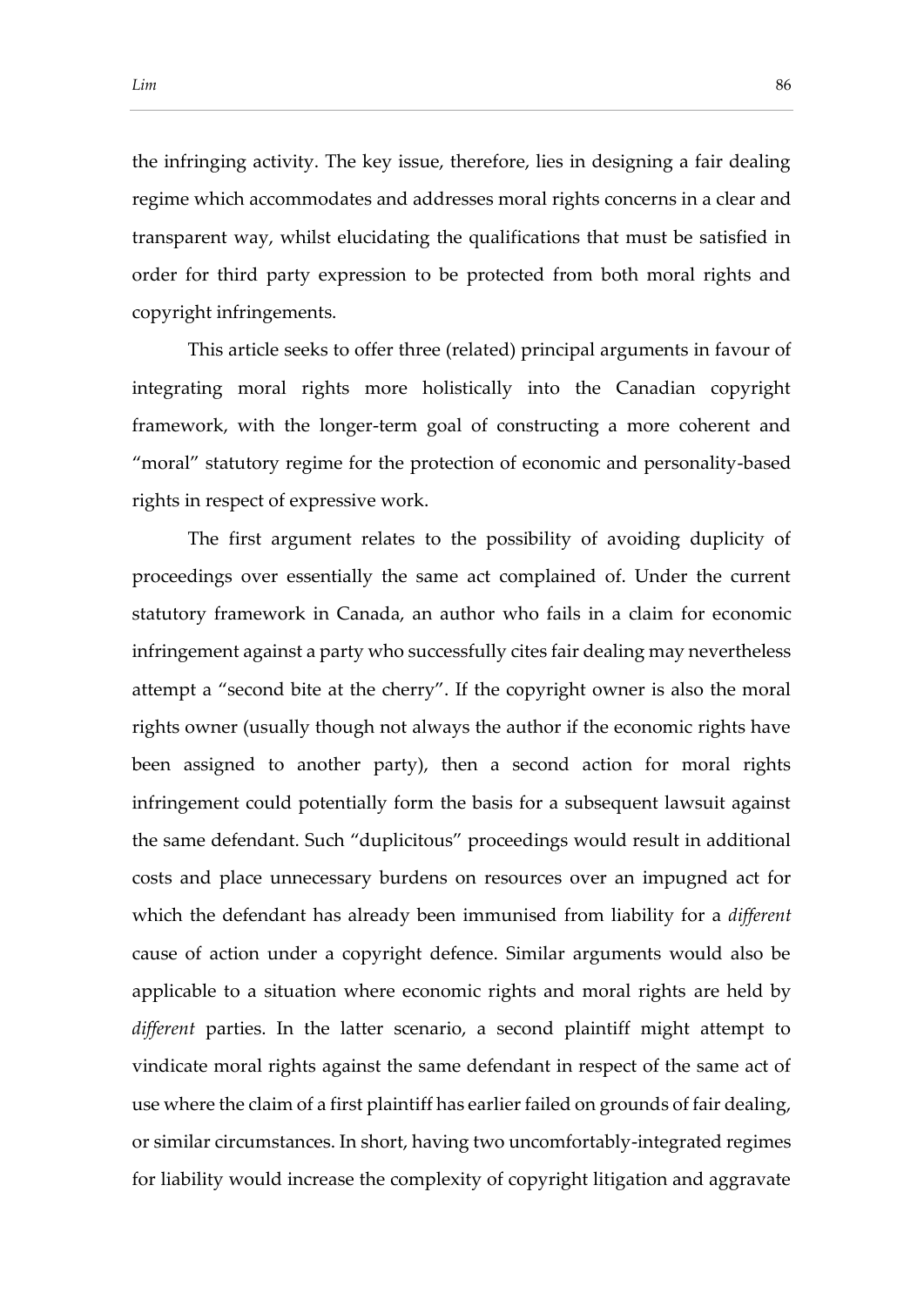the level of legal uncertainty for artists and parodists seeking to rely on statutory defences to shield their creative work and activity from potential liability.

The second advantage of a holistically integrated copyright system is a stronger assurance of balance between the protection of authors' rights and the public interest, whilst reducing the chilling effect that personality-based authorial interests would have on creative expression.<sup>54</sup> Since derivative works and user-generated content are, by definition, adaptations or modifications of underlying original works, they constitute a form of creative expression whose legality is highly dependent upon the scope of protection granted to moral rights, particularly the moral right of integrity. Allowing transformative uses of original work to receive protection under a more comprehensive fair dealing regime which covers both economic and moral rights infringements would play an important role in ensuring that artistic activity can continue to flourish and contribute to the intellectual and cultural advancement of society.

Third, the harmonisation of statutory defences against economic and moral rights infringements would help to promote a more doctrinally coherent copyright regime that integrates moral rights protection more seamlessly into the exclusions from liability.<sup>55</sup> The key advantage of an integrated copyright and moral rights regime is greater consistency in the shelter that it seeks to provide

<sup>&</sup>lt;sup>54</sup> See Albert Fang, "Let Digital Technology Lay the Moral Right of Integrity to Rest" (2011) 26 *Connecticut Journal of International Law* 457-475, pp. 457 and 475, who suggests that the moral right of integrity is swiftly becoming obsolete in the digital age – an age where available software programs have rendered art, especially digital art, "more malleable than clay". He argues against having a strong moral rights regime, which in his view would only stifle creativity and chill the modern development of art.

<sup>55</sup> See Gendreau, *Digital Technology and Copyright*, *supra* n. 35, p. 220, who cites arguments in support of recognising a fair dealing defence for moral rights infringement, suggesting that a practice that "establishes itself over time" would be preferable to having special provisions on moral rights for the digital environment. Having an "established practice" in place where moral rights and economic rights are integrated as part of a coherent whole would also help to guard against fragmentation of the copyright system.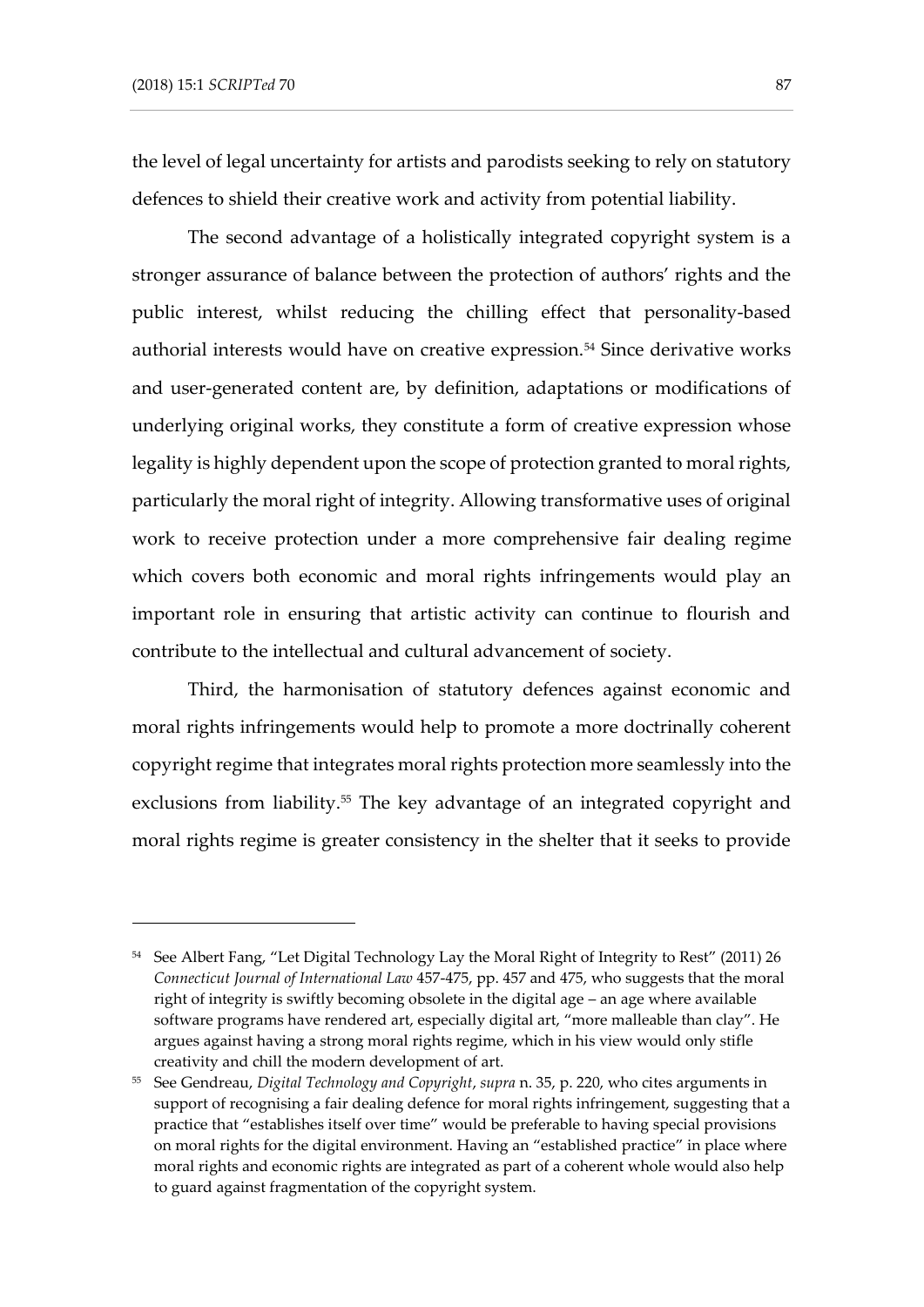to producers of derivative works. Integrating moral rights within the protective ambit offered by the fair dealing umbrella would imbue the Canadian *Copyright Act* with a stronger sense of internal compatibility, cogency and conceptual defensibility. The role of the statutory defences can also be clarified if their respective ambits are delineated with precision within the scheme of the Act. The internal consistency of statutory copyright provisions would have an additional practical advantage of communicating information more effectively to the public, thereby serving as a more useful and comprehensible guide to behaviour by users in the creative and expressive industries.

A possible counter-argument that might be raised against the integration of defences to copyright and moral rights infringement is that certain forms of use (such as parodies and user-generated content) may severely damage the original author's reputation, even though their purpose may, broadly speaking, be in the public interest. For example, a parodist citing fair dealing who replaces a cartoon character in a famous comic strip cover with a lurid or salacious representation might tarnish the wholesome character of the comic artist's original *oeuvre*. In other scenarios, famous artistic works might be modified through the addition of images bearing the likeness of politicians for the purpose of making comments (usually of a critical nature) on the politicians concerned. In a well-known Belgian case, *Deckmyn and Vrijheidsfonds v Vandersteen* ("*Deckmyn*"),<sup>56</sup> the cover of a comic book titled "De Wilde Weldoener" ("The Wild Benefactor") was altered by a parodist, who replaced the original image of a man (in a bowler hat and scattering money) with the face of the mayor of Ghent. The purpose of the modification was to make a political statement about the mayor's alleged wastefulness in the use of public funds. Critics of the integration

<sup>56</sup> Case C201/13, [2014] ECDR 21.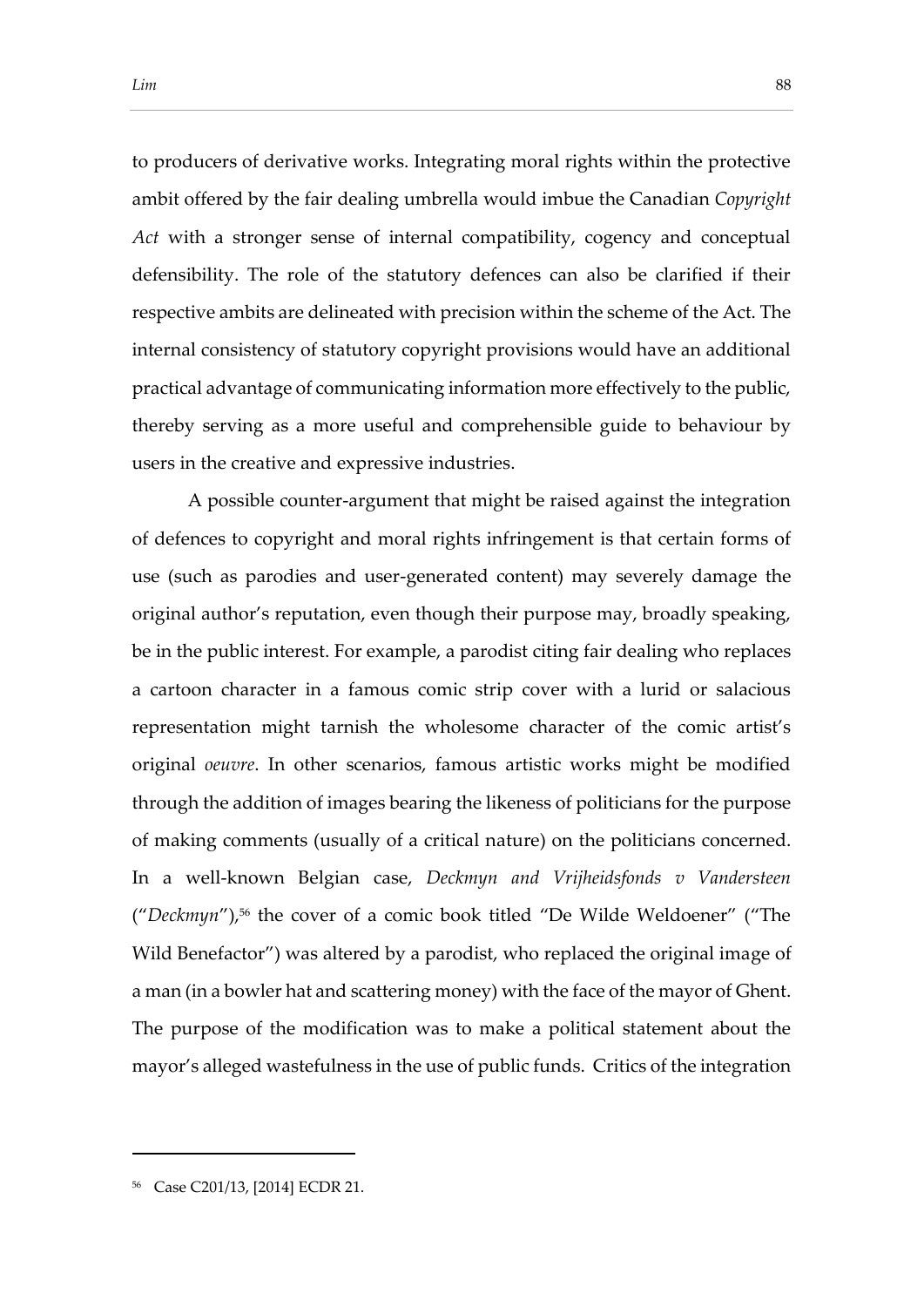argument might try to suggest that moral rights target a different kind of injury to the author (as opposed to economic infringement), and that broadening the umbrella of fair dealing too far might severely compromise the interests of authors.

It is submitted, however, that the concerns outlined in the above paragraph can be overcome through a proper construction of fair dealing. It is *not* the contention of this article that moral rights and economic rights should be merged. Indeed, moral rights and economic rights target different forms of injury and it is possible for one set of rights to be infringed but not the other.<sup>57</sup> Rather, it is the *interface* between the statutory defences to both sets of rights that should be delineated with greater clarity. The paramount feature of an integrated approach is that the user's act must be *fair* in order to be covered by a statutory defence to copyright infringement. In considering whether a parody or other form of derivative expression falls within the ambit of a statutory defence, it is necessary to strike an equitable balance between the rights owner and the derivative user. In this regard, not all parodies or UGC would (or should) qualify for fair dealing. The nature of the parody, the amount of material that was "borrowed" from the original, and the impact of the parody on the original work are all factors that are pertinent in determining if the use is fair.<sup>58</sup> In particular, it

<sup>&</sup>lt;sup>57</sup> For instance, the unauthorised reproduction and dissemination of an author's work in its entirety with appropriate attribution would likely constitute economic infringement, but not moral rights infringement. Conversely, altering an artistic work or removing the author's name from the work might constitute moral rights infringement but not economic infringement if no copying of the work is done, or if the user has been assigned the economic rights to the work or is otherwise licensed to use the work for economic purposes.

<sup>58</sup> See *Fraser-Woodward Ltd v BBC*, [2005] FSR 36, in which Mann J outlined several requirements that must be met in order for a use to be fair, including the motives of the user, the amount of work used, and the overall / general purpose of the use. See also the recent Canadian case of *United Airlines, Inc. v Jeremy Cooperstock*, (2017) FC 616, para. [141], where it was held that parody, as an aspect of free speech, is subject to restrictions. On the facts, it was held that the questionable purpose, amount and effect of the dealing militated against a finding that the use in question was fair.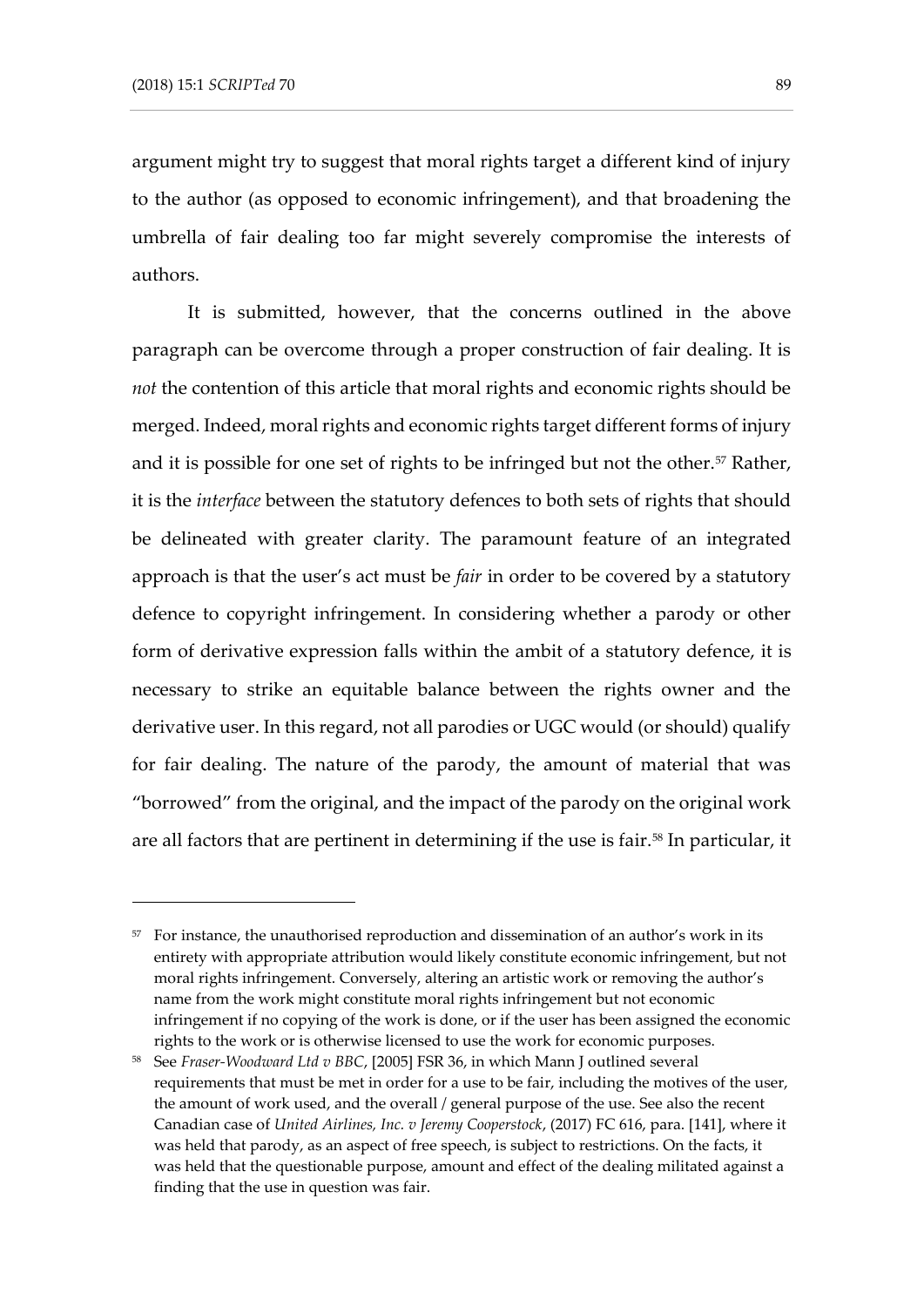should be borne in mind that parodists who, without due cause, insert politically or religiously offensive material into the work of others or who exploit unnecessarily large amounts of the author's original content in making their statement would have significant difficulty in demonstrating that their use was fair. On the flip side of the coin, it must be borne in mind as well that simply because an author objects to a parody (or other use) of a work does not mean that the moral right of integrity has necessarily been violated. In both the UK and Canada, there is a general requirement to demonstrate that the unauthorised treatment of the work has resulted in prejudice to the honour or reputation of the aggrieved author claiming that their moral right of integrity has been infringed. This prejudice requirement has generally been interpreted strictly by courts in the UK and Canada, with several leading cases suggesting that an objective test will be applied in such cases, based on the perception of the author's standing in the community by right-thinking members of society.<sup>59</sup>

A further issue that should be considered is whether streamlining the statutory defences to provide protection against moral rights infringements would result in a reading down or narrowing of the fair dealing provisions. It is submitted that this need not necessarily be the case. By stipulating the specific conditions under which fair dealing is available as a defence (i.e. against both economic and moral rights claims), a properly constructed copyright regime can foster a more equitable balance of power between owners and users of protected

<sup>59</sup> See for instance *Pasterfield v Denham*, [1999] FSR 168, *Confetti Records v Warner Music UK Ltd*, [2003] EMLR (35) 790, *Harrison v Harrison*, [2010] FSR 25, and *Tidy v Trustees of the National History Museum*, (1998) 39 IPR 501 in the UK. See also *Prise de Parole Inc v Guérin*, (1995) 66 CPR (3d) 257 (Federal Court Trial Division), *Boudreau v Lin*, (1997) 150 DLR (4th) 324 (Ontario Court of Justice), *Patsalas v National Ballet of Canada*, (1986) 13 CPR (3d) 522 (Ontario High Court of Justice) and *Wiseau Studio et al. v Richard Harper*, 2017 ONSC 6535 in Canada. The oft-cited Canadian case of *Snow v Eaton Centre Ltd*, (1982) 70 CPR (2d) 105 (Ontario High Court of Justice), which resulted in a finding of infringement to the moral right of integrity, was decided before the 1985 amendments to the Canadian *Copyright Act*.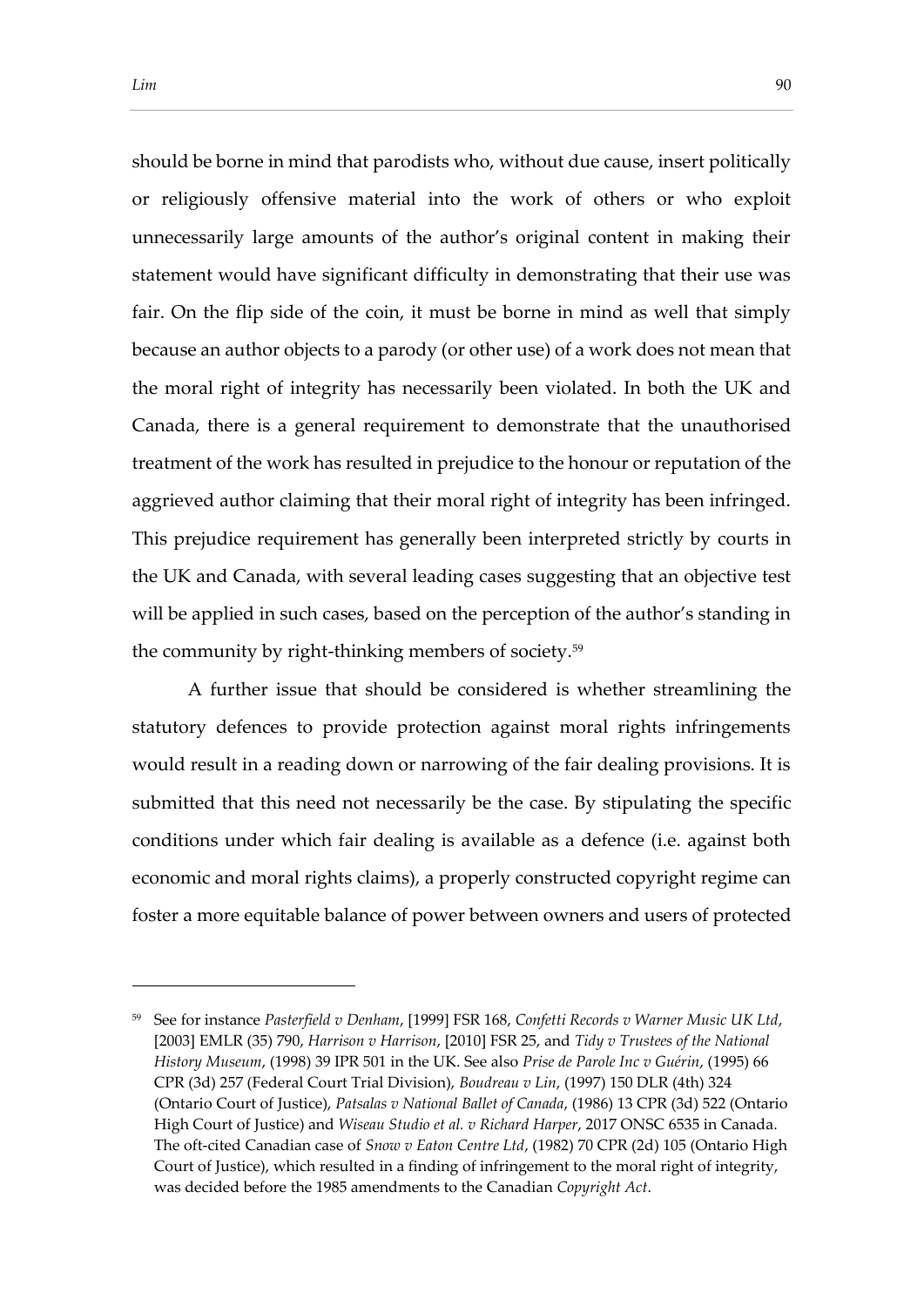content. These conditions need not necessarily require *full* or *exact* compliance with the moral right(s) in question, if the use in question is justified by strong public interest considerations. For example, the fair dealing defence for news reporting can be modified to provide protection against both economic and moral rights infringement (broadly defined), as long as reasonable efforts have been made to acknowledge the author or source of the material. This would give reporters some degree of flexibility in modifying the format of the work for the purpose of broadcasting or display.

Similarly, the parody and satire clause in section 29 of the *Copyright Act* of Canada can be re-configured as a separate statutory provision to extend its protection against moral rights claims through textual amendments such as:

Fair dealing for the purpose of parody, satire or pastiche does not infringe copyright or *moral rights* if the use in question does not take unreasonable advantage of the work or its author, or otherwise introduce material that is contrary to public order and morality.

Such a provision would arguably be broad enough to permit creative parodic expression that might not be entirely flattering to the work (or its author), whilst at the same time ensuring that a system of checks and balances can be put in place to protect the author's work against outrageous, defamatory, untrue, outlandish or scandalous mutilations that are not justified by the parodist's intended message or purpose. In this regard, the fairness considerations that are embedded in the process of evaluating whether a derivative work is permissible can be tailored in a flexible manner to suit the specific purpose for which the user is claiming protection. This is a context-specific question: what is fair in the case of a parody (where some alteration is expected) might not be so in the case of news reporting (where what is expected is the accurate presentation of facts).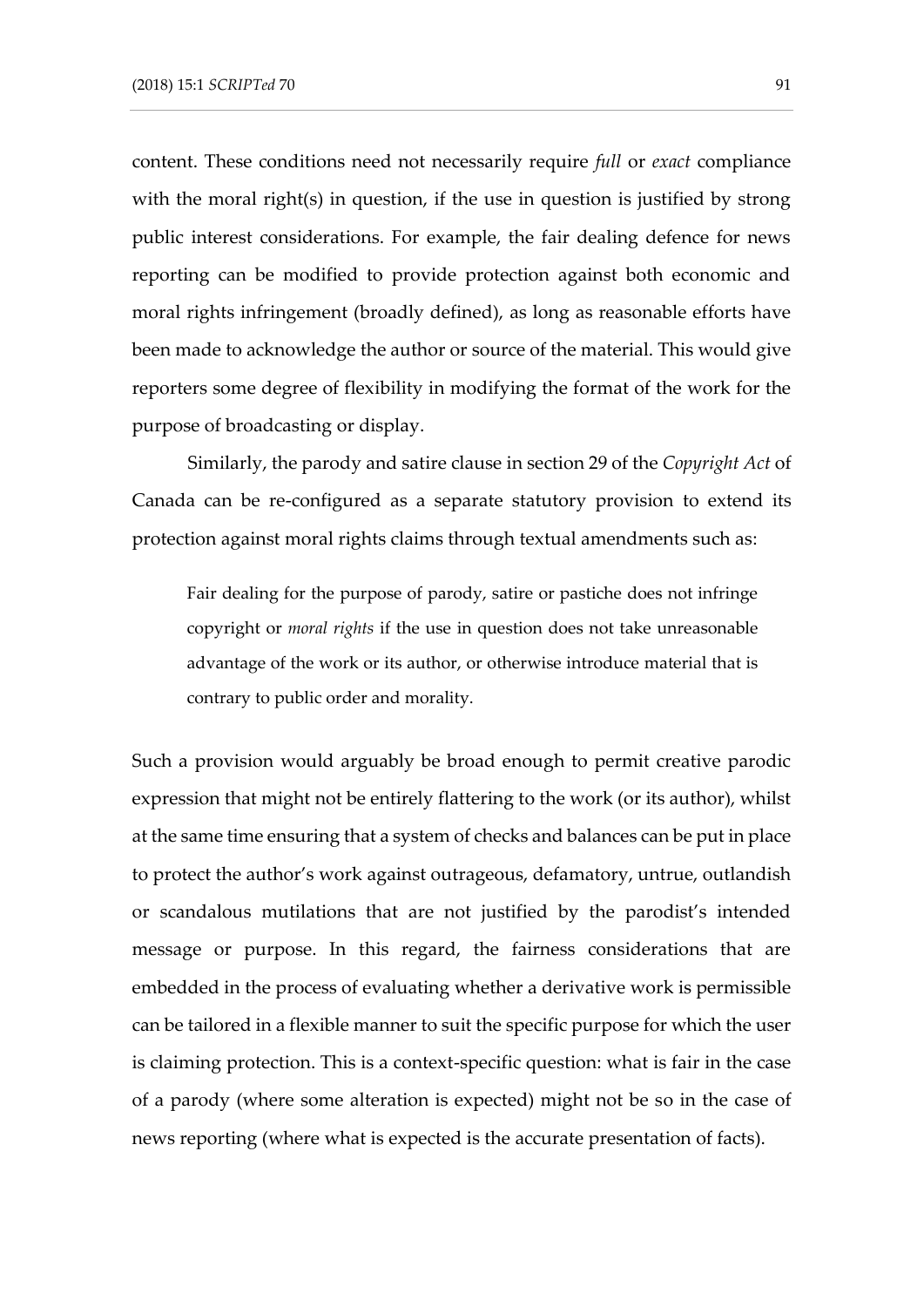What is essential, therefore, is for fair dealing to be tempered by a requirement of reasonableness that takes into account the legitimate interests of the author, in line with the three-step test for general copyright exceptions mandated by the international conventions.<sup>60</sup> An integrated approach to copyright and moral rights defences would merely recognise, in a more explicit and harmonised form, the current disparate interests that are protected under different segments of the statutory copyright framework, and would not necessarily lead to more onerous evidentiary burdens on users seeking to demonstrate that their use is fair. Under a "moral" copyright regime, the statutory defences for fair dealing would accommodate *only those forms of use* that are *justified* by the public interest *and* that are respectful, *within reason*, of the author's personal interests.

The above approach is consistent with the interpretation adopted by the WTO Panel in *United States – Section 110(5) of the US Copyright Act*, where it was held that "legitimate interests", in the context of the three-part test, involves a consideration of "justifiable interests" in light of the objectives underlying the protection of exclusive rights.<sup>61</sup> In this vein, a parody that takes unfair advantage

 $60$  Central to the process of determining whether a use, in general, is "fair", is the "three-step" test for copyright defences found in the Article 9(2) of the *Berne Convention for the Protection of Literary and Artistic Works* as well as Article 5.5 of the *Information Society Directive* (*Directive 2001/29/EC of the European Parliament and of the Council of 22 May 2001*). The three-step test has also been incorporated in a modified form into Article 13 of the TRIPS Agreement. It is important to note that the three-step test prescribes, as an overriding consideration, that the use in question must not unreasonably prejudice the legitimate interests of the author or conflict with the author's normal exploitation of the work. The idea of "balance" is therefore a central part of any attempt to interpret the scope of the fair dealing provisions within the larger context of Copyright legislation. See also Paul Torremans, *Holyoak & Torremans Intellectual Property Law* 8th ed. (New York: OUP, 2016), p. 295.

<sup>61</sup> See Report of the Panel, *United States – Section 110(5) of the US Copyright Act* (Panel Report, WT/DS160/R, circulated 15 June 2000), para. 6.224, where the WTO Panel expressed the view that whether an interest is "justifiable" is to be determined in light of the objectives underlying the protection of exclusive rights.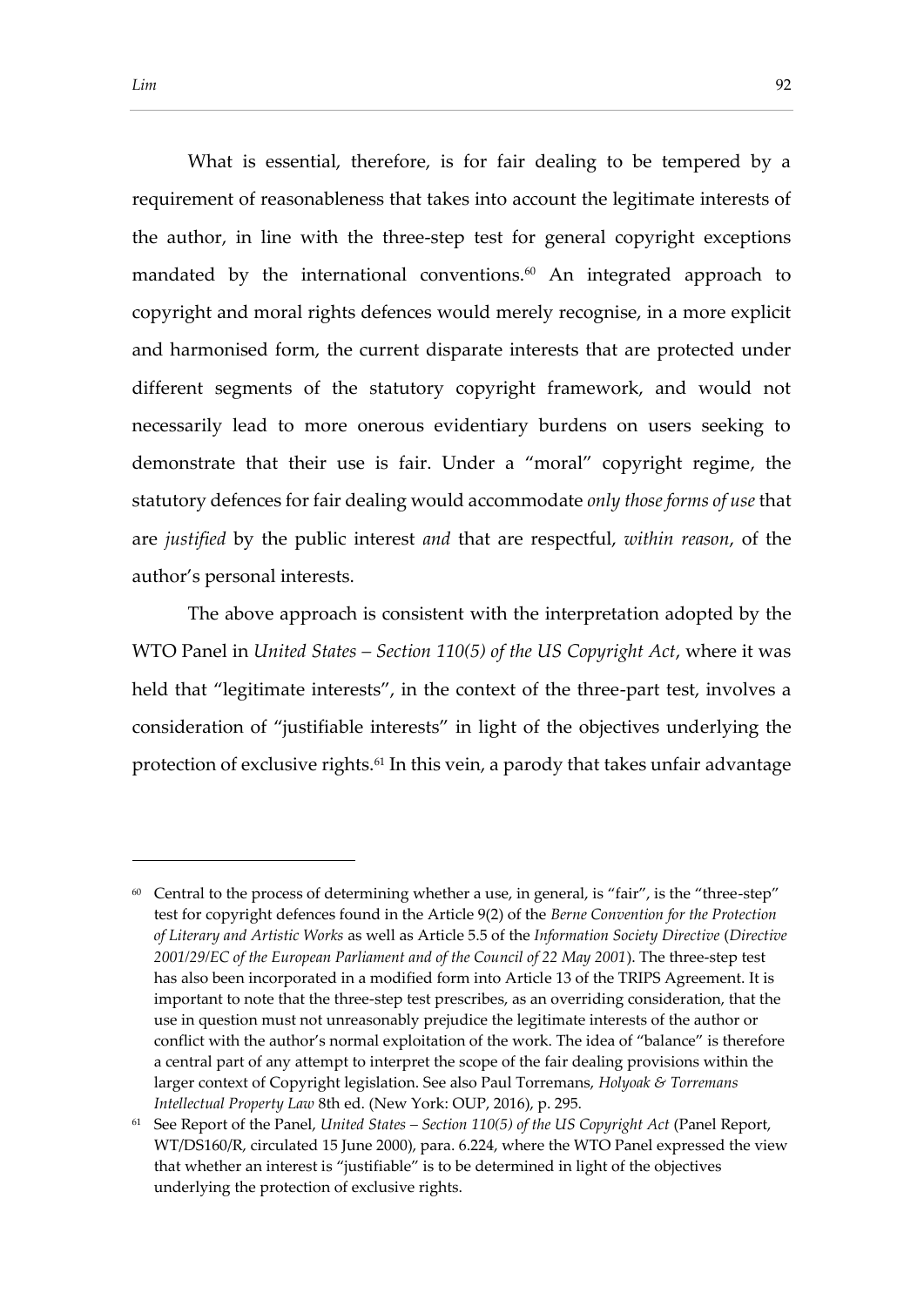of an author's work would arguably *not* be eligible for protection under the statutory defence as it currently stands (since it fails the fairness test), and would consequently leave open the possibility of a moral rights action by the aggrieved author, provided that the author can satisfactorily demonstrate the required prejudice to their honour or reputation. Clearer coordination between the statutory defences to the two sets of rights can, however, be achieved through the incorporation of an appropriate cross-referencing provision to include protection against moral rights claims, such as a qualifying clause in each statutory defence or fair dealing provision that clearly prescribes the conditions for its availability. The mechanics of inserting cross-referencing provisions into the current statutory framework of the *Copyright Act* of Canada will be explored further in the next section.

## **4 Possible legislative responses to the "copyright conundrum"**

In view of the normative arguments articulated in the preceding section, it is submitted that the protection of moral rights can be more effectively integrated into the copyright framework through legislative reform which seeks to bridge the gap between the statutory treatment of fair dealing and moral rights. These legislative amendments might take the form of a qualifying provision inserted into the statutory defences to copyright infringement stipulating the conditions under which the defences are available and extending their applicability to moral rights actions as well. In order to streamline the moral rights and economic rights regimes, the statutory defences should expressly clarify what types of moral rights have to be respected in order to qualify for the defence in question. That would enable the two regimes to operate in tandem within a unified framework.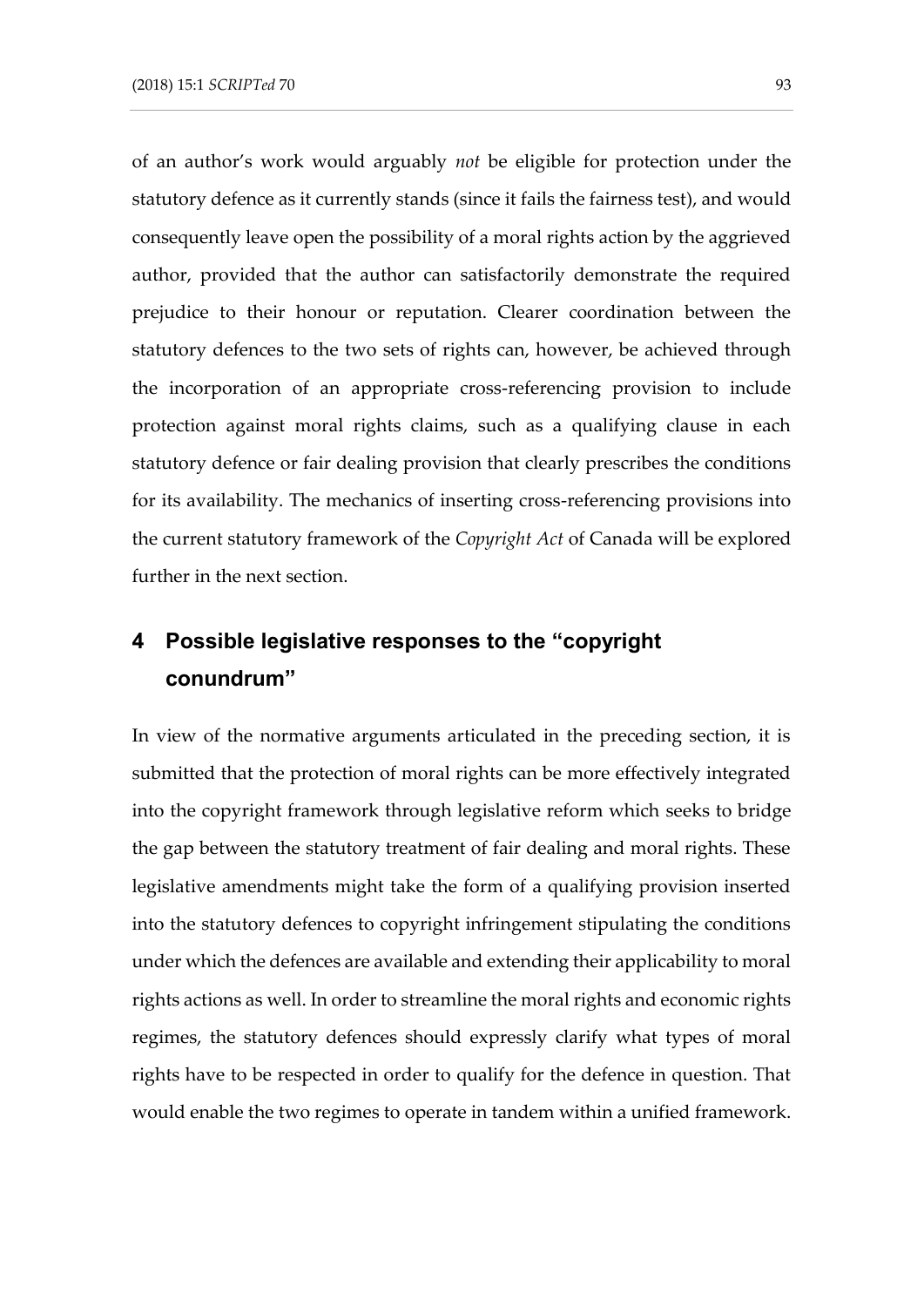Before exploring the possible strategies for ameliorating the perceived tensions between the protection of moral rights and economic rights in Canadian copyright law, it is first appropriate to examine the key statutory provisions in fuller detail. The principal sections that govern moral rights in the Canadian *Copyright Act* are sections 14.1 and 14.2 (with corresponding sections for performers in sections 17.1 and 17.2), which begin by outlining an author's right to the integrity of the work, right to be associated with the work, and the right to remain anonymous. The ensuing sections relate to issues such as waiver (section 14.1 (2), (3) and (4)) and the term of protection for moral rights (section 14.2). The above sections are silent on whether there are certain fair dealing activities which might be exonerated from liability for moral rights infringement. Interestingly, sections 64(2) and 64.1(1) of the *Copyright Act* provide, under prescribed circumstances, for the non-infringement of copyright and moral rights with respect to the application of *industrial designs* to certain useful articles or the application of useful article features that are dictated solely by the utilitarian function of the articles. Nevertheless, sections 64(2) and 64.1(1) relate more to products of industrial or commercial manufacture produced in quantities of more than fifty, or applications involving utilitarian processes, features, functions or methods of manufacture, and do not apply to works of art, music or literature in general. In short, the Act does not contain a general section which sets out a list of defences, limitations or exceptions to the moral rights adumbrated in sections 14.1 and 17.1.

It ought to be pointed out that the key moral rights provisions in Canada's *Copyright Act*, sections 14.1 and 17.1, are subject to a qualifying provision in section 28.2. However, section 28.2 does not contain a general list of defences to the infringement of moral rights, which is defined in section 28.1 as "[a]ny act or omission that is contrary to any of the moral rights" of the relevant author or performer that is done without the author or performer's consent. Rather, section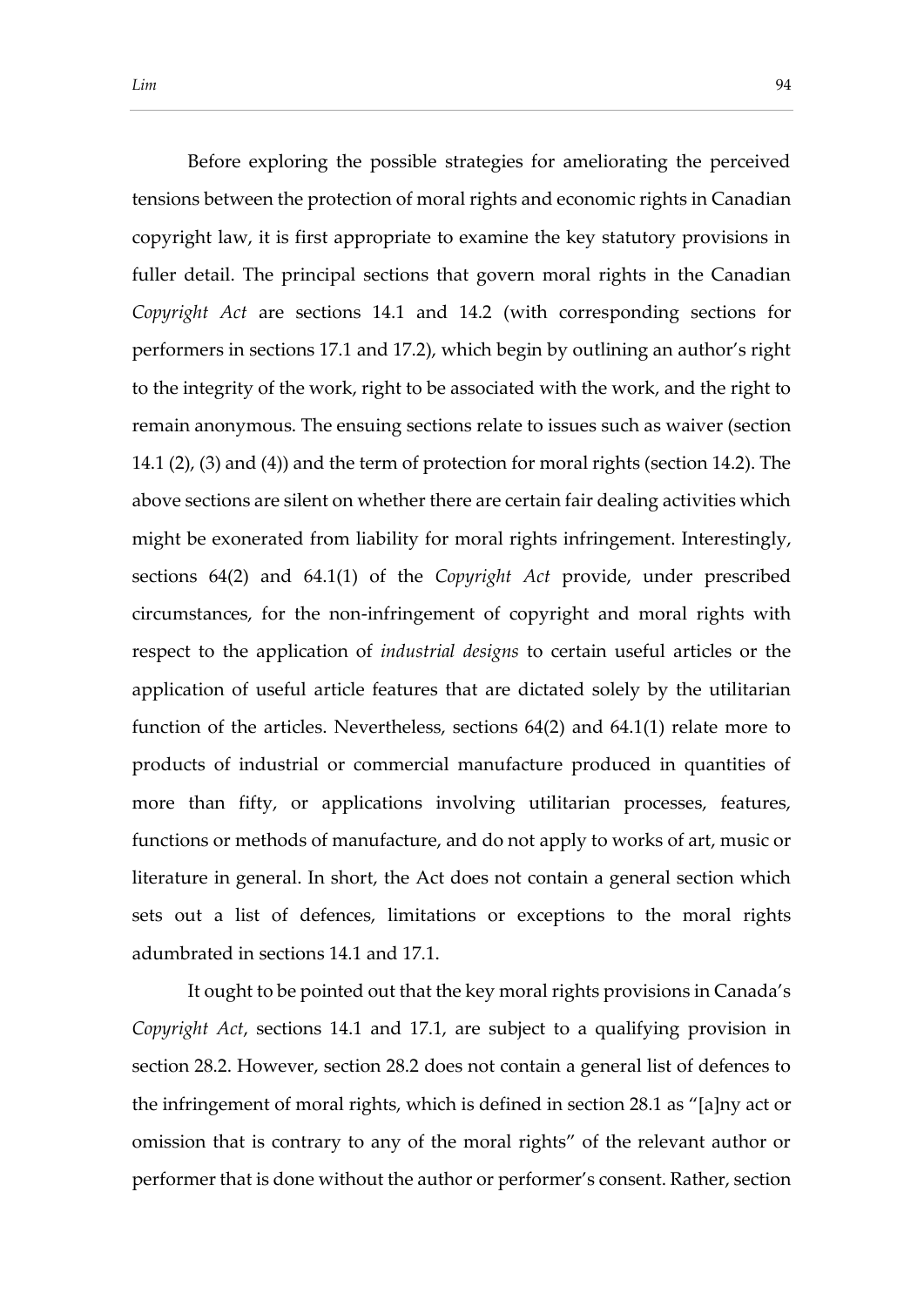28.2 places limits on what constitutes actionable prejudice of an author or performer's honour or reputation. Except in the case of a painting, sculpture or engraving, where distortion of the work is presumed to result in prejudice, an author is required, in all other cases, to demonstrate that such prejudice has indeed occurred. Section 28.2 is silent on whether an act of fair dealing that is protected under section 29 of the *Copyright Act* could incur liability for moral rights infringement. The text, as it stands, appears to leave open the possibility that acts of fair dealing could nevertheless be found to be infringing of moral rights if the acts in question cause actionable prejudice to the author's reputation or connection with the work.

In contrast, sections 79 and 81 of the UK's *CDPA*, which respectively relate to the moral rights of attribution (right to be identified as author or director) and integrity, $62$  contain a list of exceptions to moral rights, including provisions exonerating specified acts that would not infringe copyright. Hence, adapting or using a work for the purpose of reporting current events might potentially not only be exonerated from liability for economic infringement, but *also* receive protection from moral rights infringement by virtue of sections 79 and 81.<sup>63</sup> In addition, sections 79 and 81 exclude from the ambit of moral rights protection certain classes of work in which such rights would not vest, such as computergenerated works,<sup>64</sup> and works that are made for the purpose of publication in periodicals or collective works of reference.<sup>65</sup>

 $62$  For a leading UK decision on the criteria for determining prejudice to an author's reputation in the context of asserting the moral right to integrity, see the case of *Confetti Records v Warner Music UK Ltd*, [2003] EWCh 1274 (Ch).

 $63$  It is important to note, however, that section 79(4)(a) of the CDPA expressly refers to "fair dealing" under section 30 for the purpose of reporting current events through certain media, while section 81(3) of the same Act merely refers to "any work made for the purpose of reporting current events", without explicitly mentioning fair dealing.

<sup>64</sup> See for instance section 81(2) of the *CDPA*.

<sup>65</sup> See section 81(4) of the *CDPA*.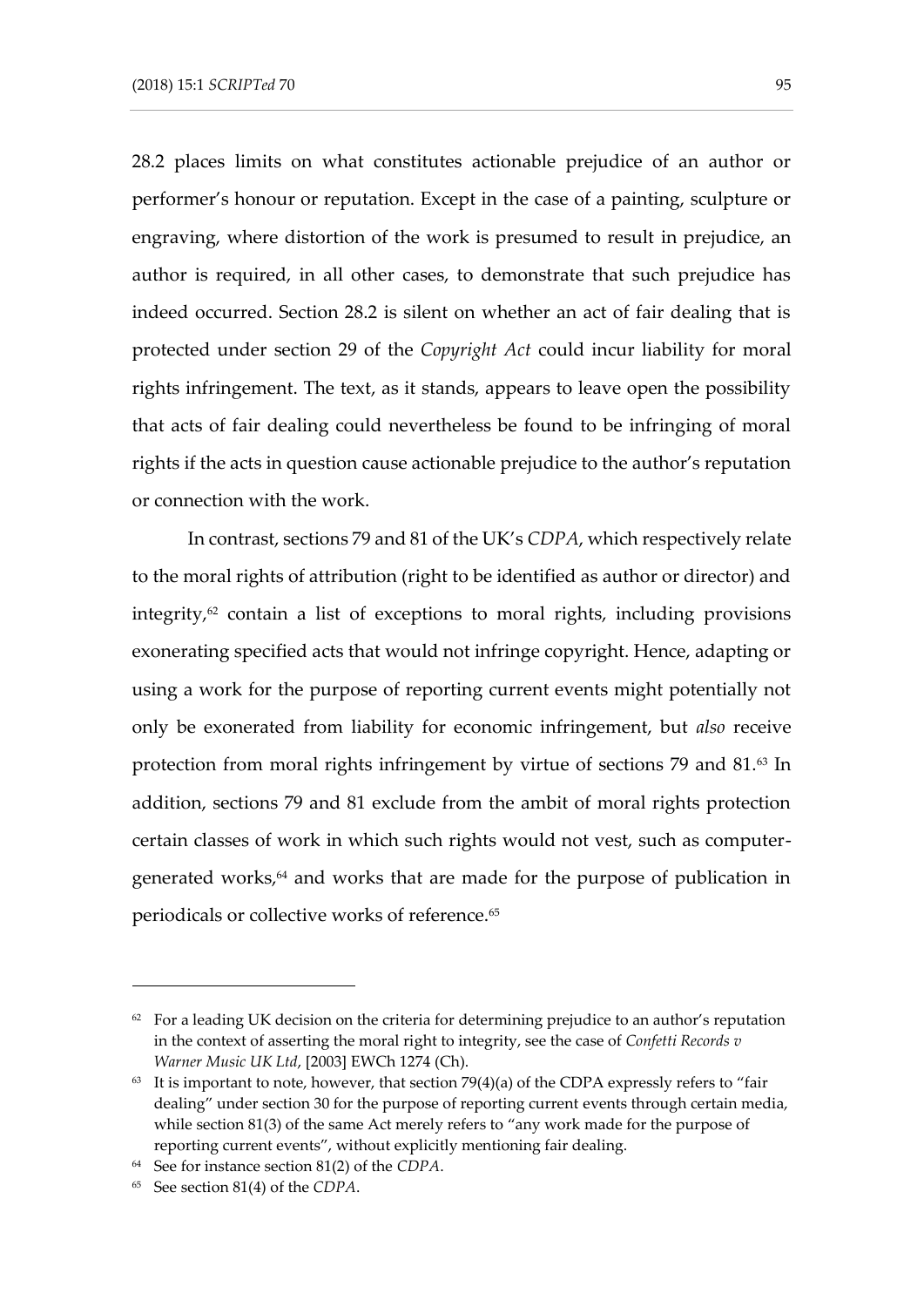This presence of an exceptions clause for moral rights in the copyright legislation of the UK stands in sharp contradistinction to the statutory framework in Canada. By setting out a number of situations where moral rights are *not* infringed, even though the underlying acts complained of might appear to interfere with the personality interests of the author, sections 79 and 81 of the UK statute furnish a structurally logical framework with which to delineate more precisely the contours of acceptable use by third parties. It is worth noting that sections 79 and 81 follow immediately from the defining provisions on moral rights (sections 77 and 78 on the right to be identified as author or director, and section 80 on the right to object to derogatory treatment of work, respectively), thereby adhering to an organisational sequence that mirrors the corresponding provisions on economic infringement and fair dealing. The inclusion of an exceptions provision for moral rights in the UK statute plays an important role in streamlining and harmonising the relationship between the economic and personality aspects of copyright material as they relate to the activities of users, as part of a holistic and coherent statutory framework for the determination of liability.

This article proposes that the UK statutory framework can provide, to some degree, useful guidance to Canada in streamlining its approaches to the protection of economic and moral rights under its copyright statute. However, the UK model is by no means a panacea. Only a relatively narrow class of fair dealing activity appears to be covered by the defences to moral rights infringement in the UK.<sup>66</sup> It was not until fairly recently that a transformative use exception was incorporated into the CDPA to protect works such as caricatures,

<sup>66</sup> See Bently & Sherman, *Intellectual Property Law*, *supra* n. 28, p. 289.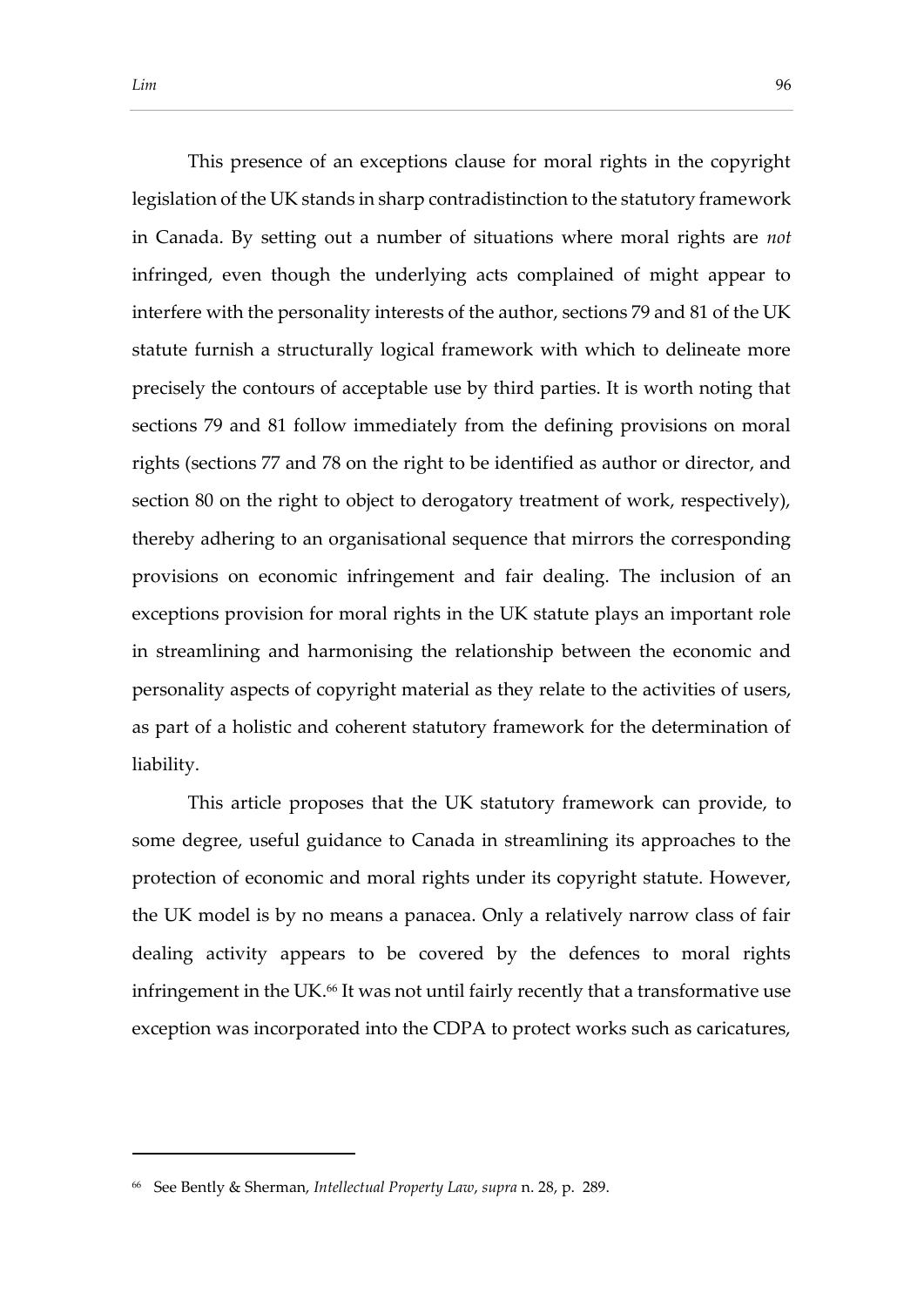parodies and pastiches,<sup>67</sup> following the recommendations of the Gowers Review<sup>68</sup> and the Hargreaves Review of Intellectual Property.<sup>69</sup> Nevertheless, even with the new addition, the cross-linkages between the moral rights provisions and the fair dealing provisions in the CDPA are somewhat inconsistent – section 79 contains a specific sub-clause which expressly refers to *fair dealing* for the purpose of reporting current events,<sup>70</sup> while section 81 mentions works made for reporting current events without explicitly citing fair dealing.<sup>71</sup> It is therefore not entirely clear whether the use in question has to be fair in order to qualify for the news reporting exception under section 81.

The situation is perhaps compounded even further by the scope of the "new" exception for parodies and caricatures<sup>72</sup> in the CDPA – section  $30A$  –

 $71$  Section 81(3) of the CDPA merely states that: "The right does not apply in relation to any work made for the purpose of reporting current events." There is no mention of the section 30 provision on fair dealing for criticism, review and news reporting.

<sup>67</sup> See section 30A(1) of the *CDPA,* added by The *Copyright and Rights in Performances (Quotation and Parody) Regulations* 2014. The new "parodies" exception in the CDPA appears to take advantage of the flexibilities and freedoms allowed by Art 5(3)(k) of the *Information Society Directive*, *supra* n. 60. The UK provision, however, contains a statutory requirement of "fairness".

<sup>68</sup> See recommendations 11 and 12 of the 'Gowers Review of Intellectual Property' (December 2006)

[https://www.gov.uk/government/uploads/system/uploads/attachment\\_data/file/228849/0118](https://www.gov.uk/government/uploads/system/uploads/attachment_data/file/228849/0118404830.pdf%20accessed%2018) [404830.pdf accessed 18](https://www.gov.uk/government/uploads/system/uploads/attachment_data/file/228849/0118404830.pdf%20accessed%2018) June 2018.

<sup>&</sup>lt;sup>69</sup> See Ian Hargreaves, *Digital Opportunity: A Review of Intellectual Property and Growth – An Independent Report by Professor Ian Hargreaves*, (May 2011), p. 49-51, particularly paragraphs 5.32 and 5.35.

 $70$  See section 79(4)(a) of the CDPA, which makes explicit reference to "section 30 (fair dealing for certain purposes), so far as it relates to the reporting of current events by means of a sound recording, film, broadcast or cable programme".

<sup>&</sup>lt;sup>72</sup> It is perhaps worthy of note that the CDPA does not provide a definition of the terms "parody", "caricature" or "pastiche". However, the meaning of the term "parody" has been considered by the European Court of Justice in the Belgian case discussed in the preceding section, *Deckmyn*, *supra* n. 56, in which the court largely endorsed the advisory opinion of Advocate-General Cruz Villalón. It agreed with the Advocate-General's view that while "parody" has a relatively broad scope of flexibility vis-à-vis its application, a successful parody (in the European context) must be shown to have both a structural component (addition of original material to a work so that the two are not confused by the public) and a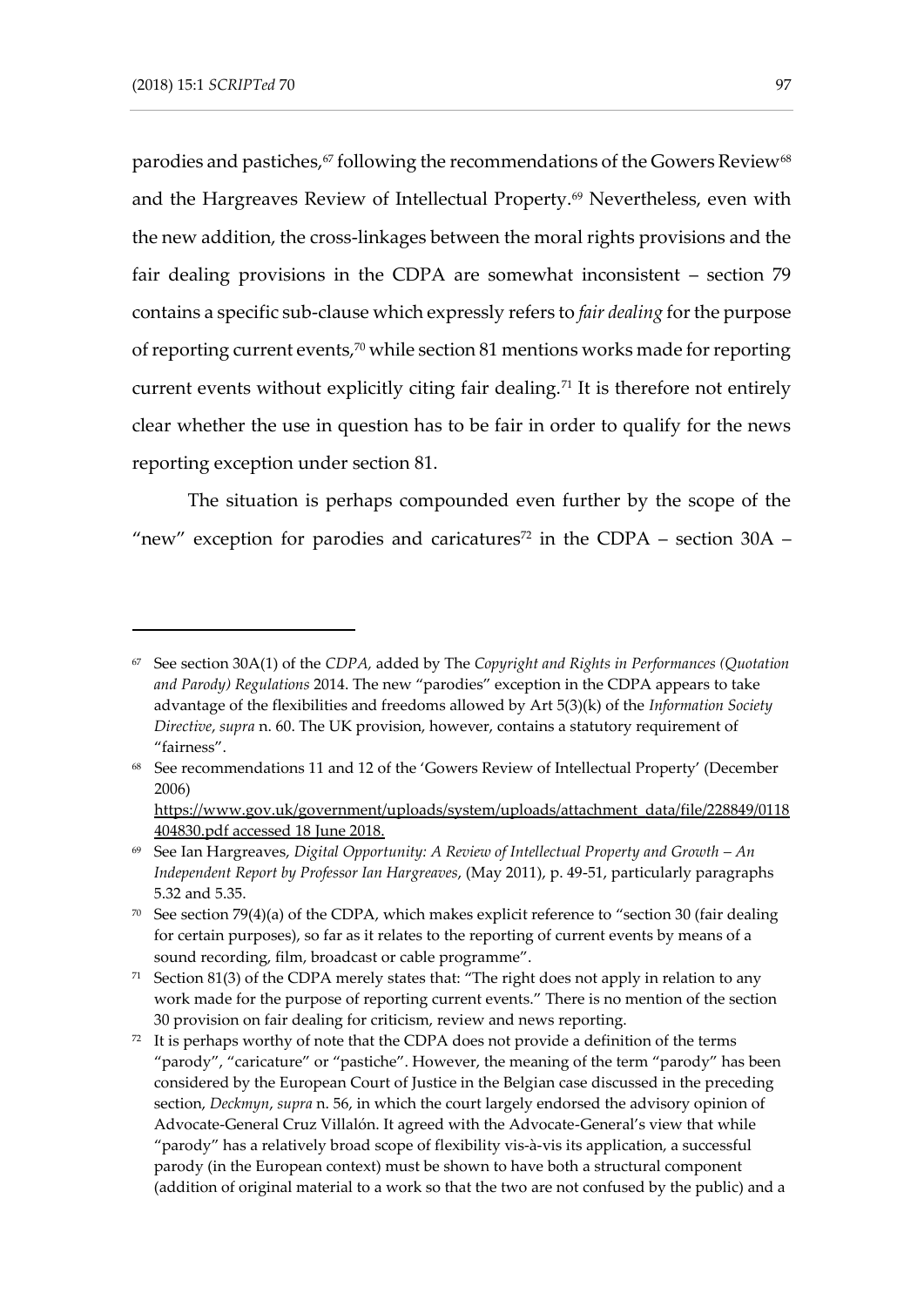which applies only to economic rights.<sup>73</sup> The text of section  $30A(1)$  reads: "Fair dealing with a work for the purposes of caricature, parody or pastiche does not infringe *copyright* in the work" (emphasis added). The limited scope of the UK parodies exception would not appear to provide any greater shelter than the equivalent fair dealing provision for parodies in the Canadian legislation. Considerable tensions remain unresolved in the UK framework – tensions that might be instructive in shaping future reform efforts to harmonise the protection of moral rights and freedom of expression in both the UK and Canada. The qualifying provisions in sections 79 and 81 of the CDPA do *not* currently provide general protective shelter from liability for moral rights infringement. Instead, they appear to apply selectively to activities such as news reporting, $74$  leaving other forms of use (such as parodies, user-generated content, and criticism and review) outside the ambit of protection. This means that despite the presence of a qualifying clause for moral rights under the UK's copyright statute, there remains the possibility of a disjuncture between the defences to economic and moral rights infringement in some cases, and inadequate protection of expressive activity in other cases. An act of use that qualifies as fair under the economic rights regime may still offend one or more of the moral rights provisions in the CDPA.

An effective and streamlined approach would need to go further in order to harmonise the protection of expressive activities and uses under the economic and moral rights regimes of copyright law. Under a more harmoniously defined copyright framework, the scope of the fair dealing and other statutory defences should be extended to provide protection against infringements of both

<sup>&</sup>quot;burlesleque" intention or functional component (which may encompass but is not necessarily limited to situations of target parodies.)

<sup>73</sup> See Bently & Sherman, *Intellectual Property Law*, *supra* n. 28, p. 289, note 133.

<sup>&</sup>lt;sup>74</sup> See sections  $79(4)(a)$  and  $81(3)$  of the CDPA.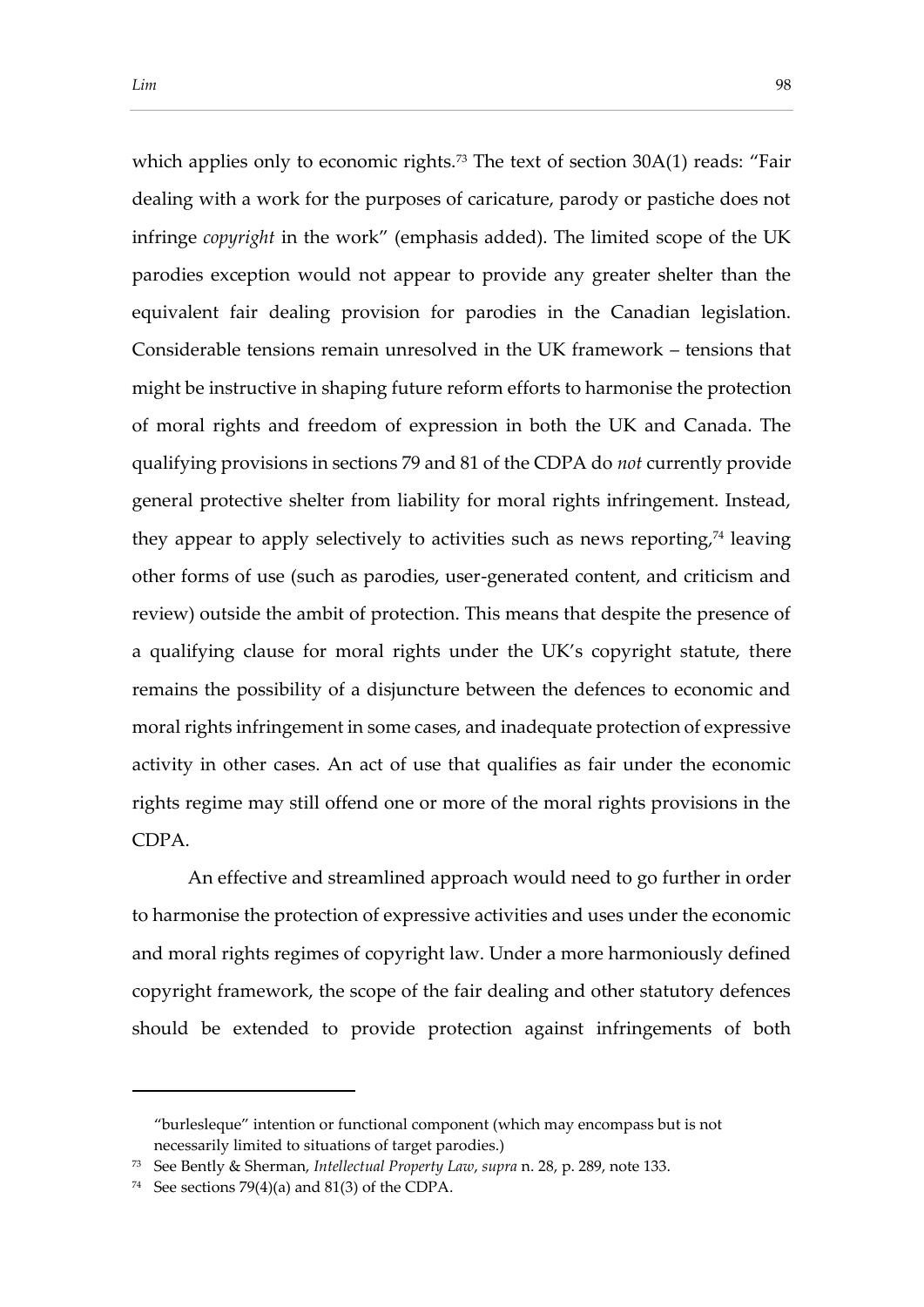economic and moral rights, while stipulating the conditions under which such protection is available. Under such a framework, section 29 of the Canadian *Copyright Act* might be modified to read: "Fair dealing for the purpose of research, private study, education, parody or satire does not infringe copyright *or moral rights if the following conditions are satisfied…*", while the first line of section 29.1 could be amended to state: "Fair dealing for the purpose of criticism or review does not infringe copyright *or moral rights* if the following are mentioned…"

It ought to be re-emphasised that the conditions for invoking a specific fair dealing defence against moral rights claims might differ from provision to provision. Hence, the reporting of current events defence might merely require that the user indicate, where reasonable, the source of the copyright material, while allowing *reasonable* modifications of the material (e.g. resizing, reformatting or truncating to fit broadcasting or publishing requirements) that might otherwise form the basis for a potential moral rights complaint. Appropriate adjustments could also be made to the other statutory defences, such as the parody or satire defences, by stipulating, for instance, that the derivative work should not contain material that is contrary to public order or morality, while at the same time extending the reach of their protective ambit to encompass moral rights claims. This would allow for reasonable parodic or satirical uses of the work to be made, even if their message may not be entirely flattering to the author concerned. It is submitted that these qualifications are already embedded to some extent in the fairness analysis; however, codifying these qualifications in statutory form would play an important role in clarifying the uncertain interface between moral rights and fair dealing, and in providing guidance and coordination to authors and users on what constitutes legally permissible derivative use of a work.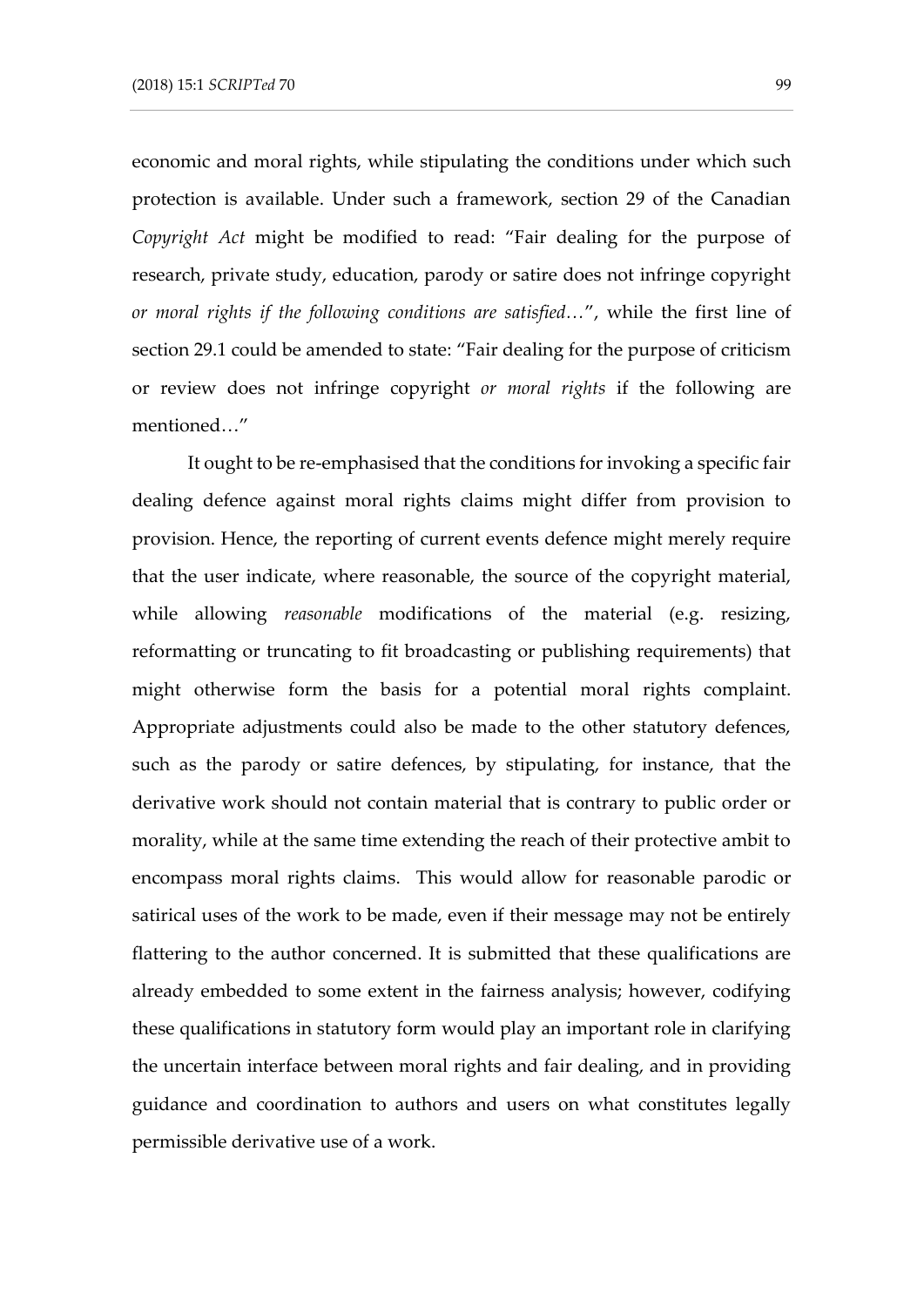Since the fair dealing provisions in the CDPA do not provide explicit protection against moral rights infringement, similar adjustments might, under an integrated approach, have to be made to the structure of section 29 and accompanying provisions in the UK. As is the case in Canada, the UK's fair dealing provisions could be expanded to include protections against both copyright *and* moral rights infringements, provided the requisite conditions for the specific purpose (e.g. news reporting or parody) are satisfied.

A harmonised copyright regime for economic and moral rights would accordingly require the fair dealing provisions and the exceptions to moral rights to be consistent in the degree of protective shelter that they provide to the expressive activities of users. In this vein, it is recommended that the UK and Canada consider adopting a more integrated and harmonised approach to copyright and moral rights exceptions. The provisions relating to fair dealing and other statutory defences to copyright infringement should, where appropriate, be amended to incorporate references to moral rights. A clarification in this regard would enhance the doctrinal consistency of the protection of rights under a more unified copyright framework, and perhaps imbue copyright law in Canada and the UK with a stronger sense of "morality" and fairness.

### **5 Conclusion**

The exhortation that art begets more art has probably never been more pertinent than in the current digital age. The expansive reach of the Internet has rendered media and content available to a wider audience than ever before, exposing users to an almost unimaginable onslaught of images, sounds and ideas. Since creators of intellectual content are themselves also users, the opportunities for creative expression *and* the subsequent sharing of that expression through channels of digital communication have been significantly enhanced by the pervasive reach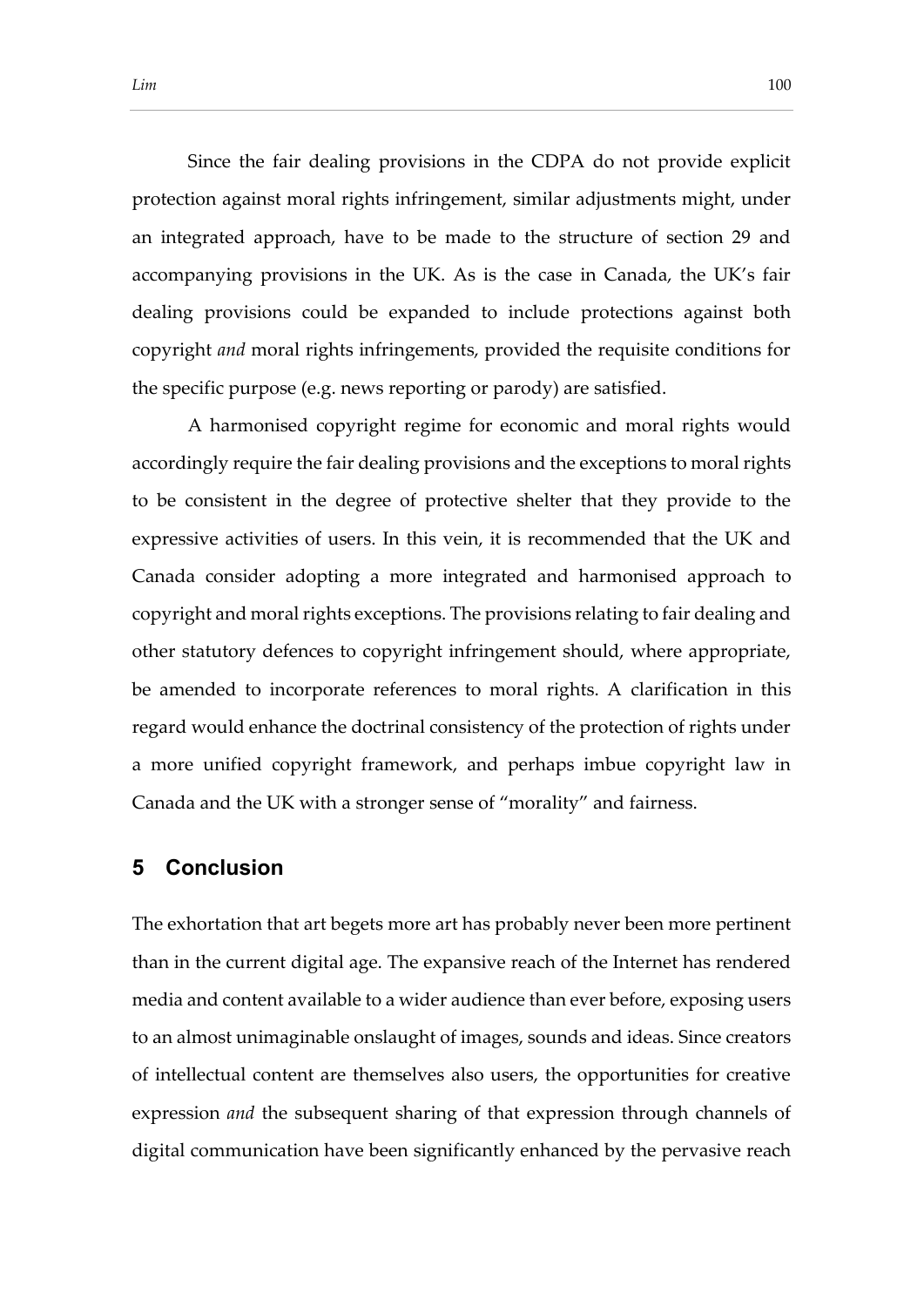of information networks. It is therefore no longer appropriate for intellectual property lawyers to rely rigidly on concepts and principles that were once designed for the analogue age.

This article has sought to argue that the copyright statutes of the UK and Canada are in need of a more streamlined approach in delineating the complex interface between economic rights, moral rights and users' rights. In particular, clearer guidance needs to be provided on the extent to which protected material can be used for activities such as research, parody, news reporting and criticism under the statutory provisions which offer immunity against liability for infringement. As such, an important question for policymakers to consider is whether the scope of the statutory provisions that provide shelter from copyright infringement should be extended to protect users from liability for *moral rights* infringement. Under the current copyright regimes in Canada and the UK, the statutory framework leaves open the possibility that an act which receives protection under the umbrella of the statutory defences might still offend the moral rights of authors. This seeming inconsistency can be corrected by expanding the ambit of the fair dealing and other statutory defences to protect against infringements of *both* economic and moral rights, whilst elucidating the conditions under which such protection is available. The above measures would involve amendments to the current text of the copyright statutes in Canada and the UK.

Clarifying the interface between fair dealing and moral rights infringement would constitute an important step in defining the ambit of acceptable use in Canada and the UK, and help in the construction of a more internally consistent and doctrinally sound copyright statute in each jurisdiction. Further, a streamlined approach to economic and moral rights infringement would facilitate the re-imagination and re-interpretation of copyright works by third parties and encourage vibrant discourse among authors in the creative